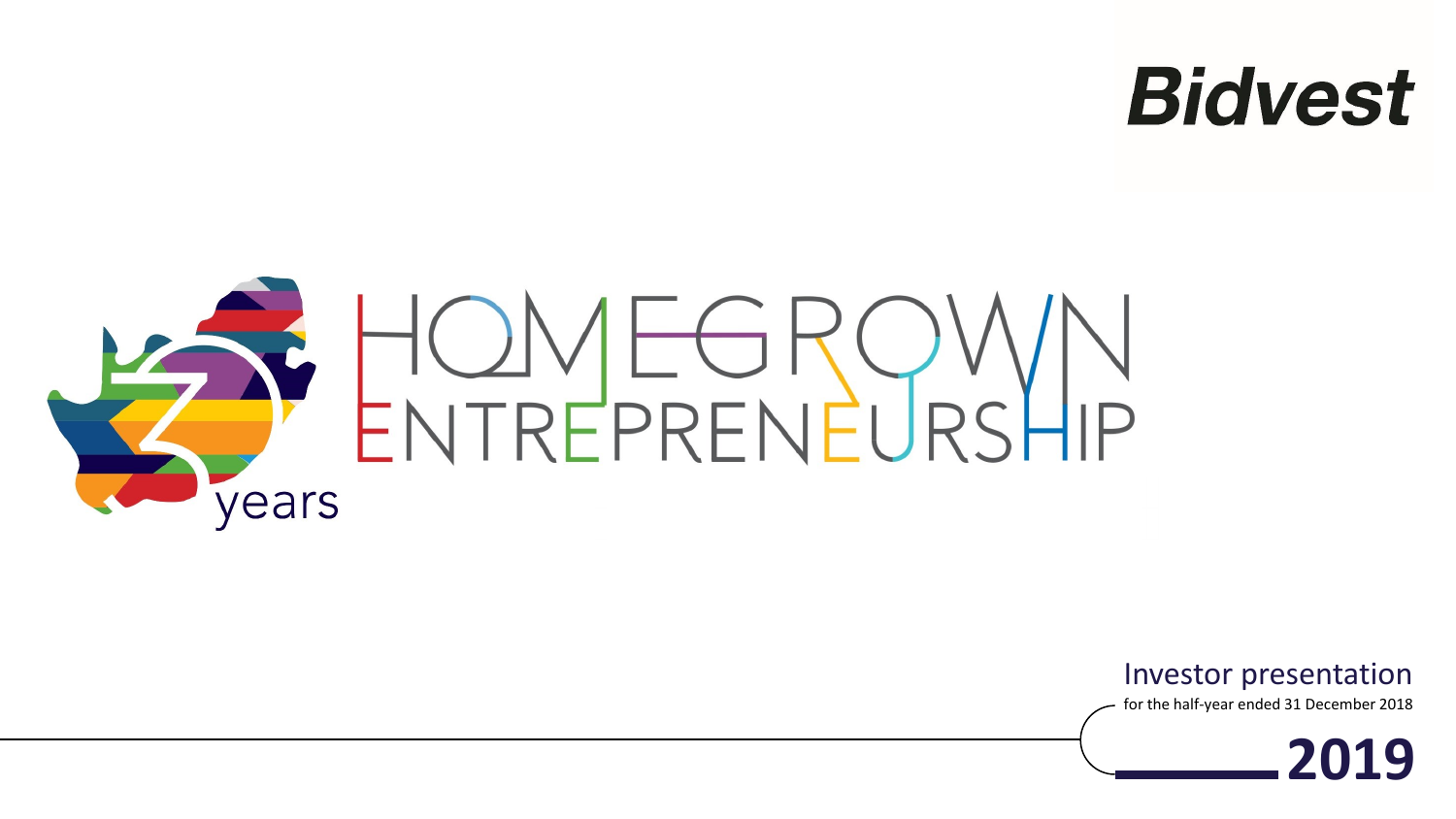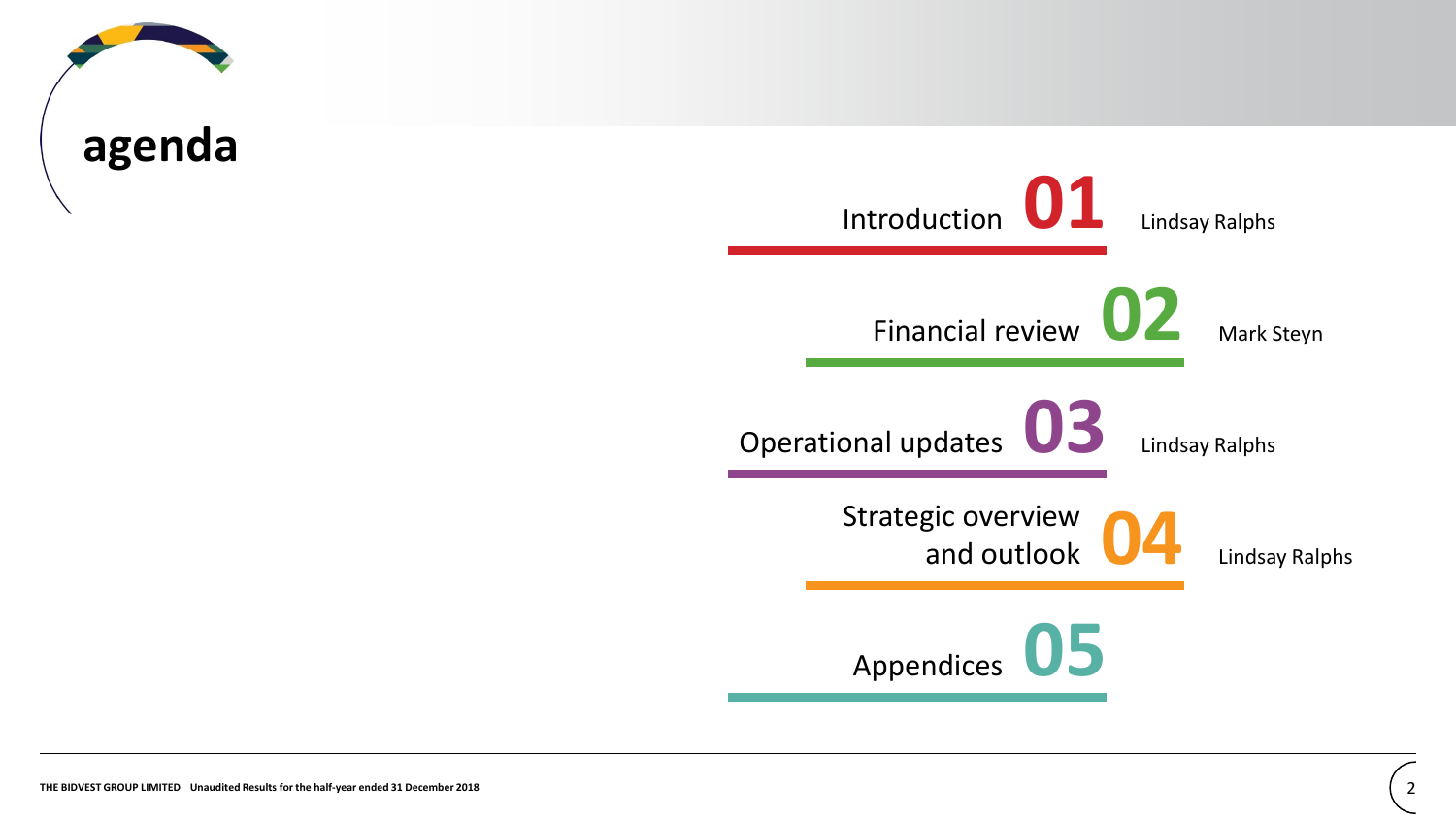

### **Lindsay Ralphs** CE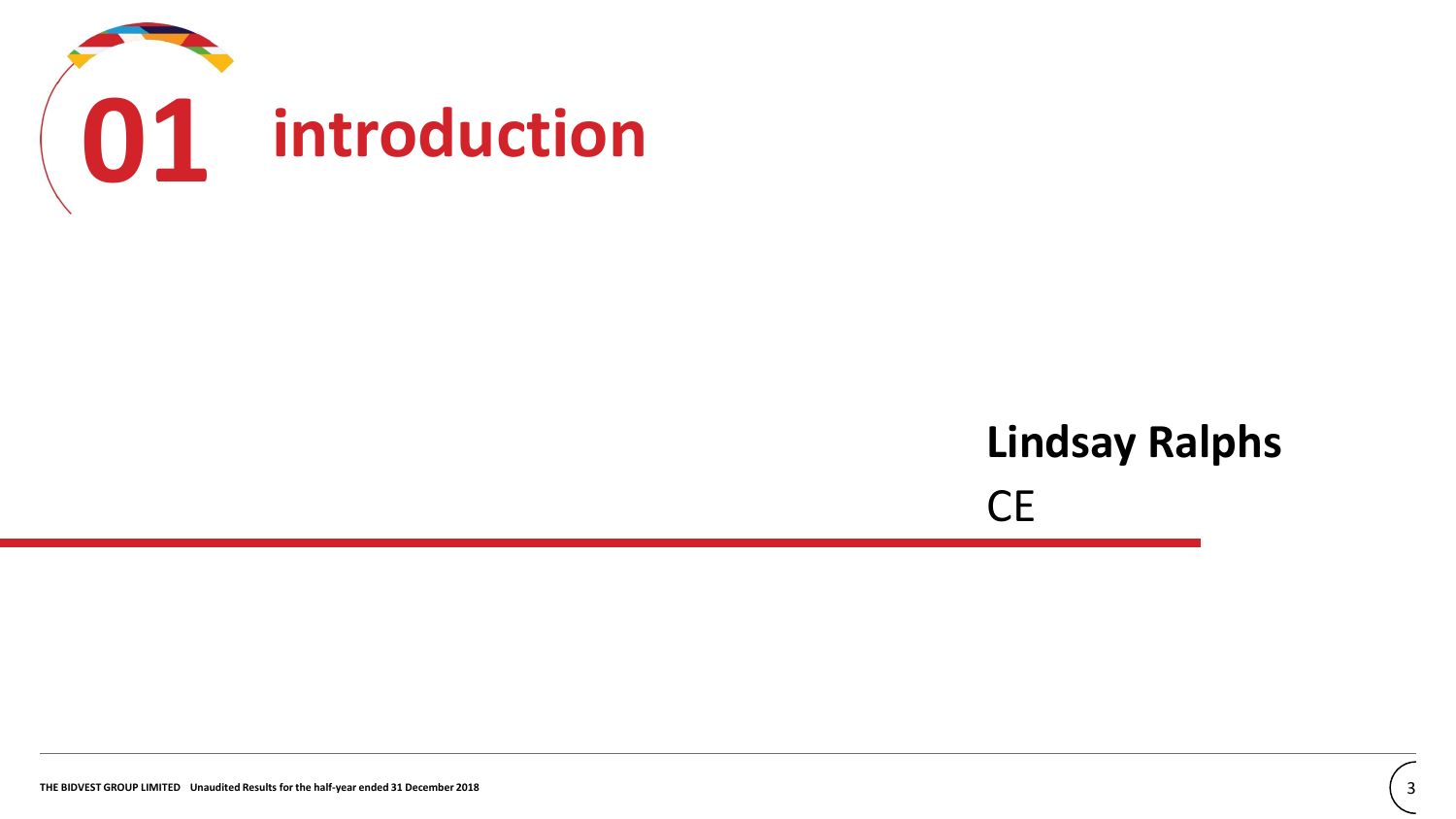

### A strong 30-year track record of consistent delivery, returns and growth

A leading B-2-B services, wholesale and distribution group operating in the areas of commercial and industrial products, electrical products, financial services, freight management, office and print solutions, outsourced hard and soft services and automotive retailing

- $\triangleright$  Highly diversified portfolio spanning broad economic spheres:
	- $\rightarrow$  Services 62% of trading profit
	- $\rightarrow$  Trading and distribution 38% of trading profit
- $\triangleright$  Strongly cash generative assets that are relatively capital light
- $\triangleright$  Highly entrepreneurial and decentralised management teams supported by a small corporate office
- $\triangleright$  Leading positions in our markets with a broad product offering
- ➢ Strong "Proudly Bidvest" culture
- $\triangleright$  Outperforming through the cycle
- $\triangleright$  Embracing change through innovation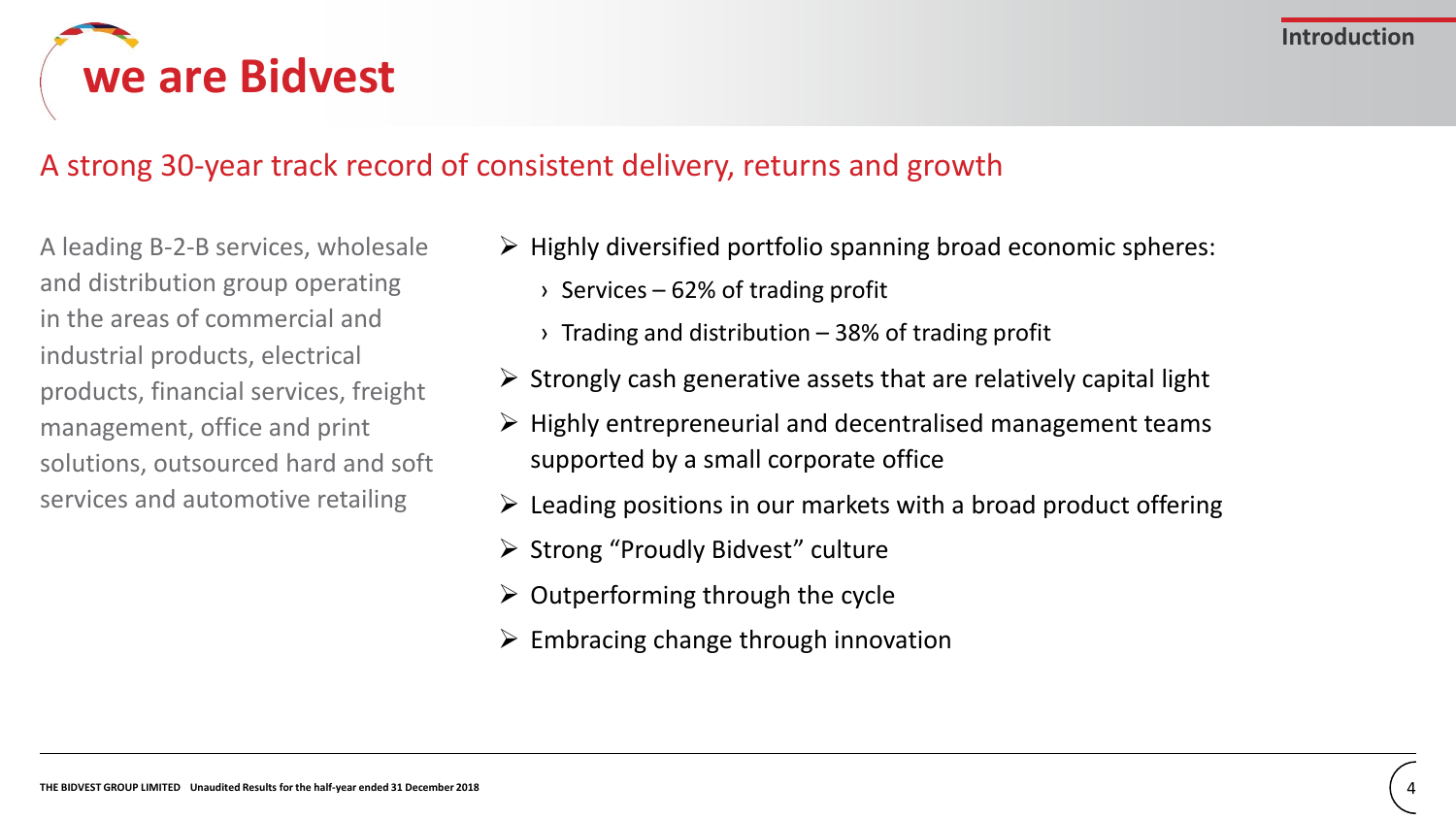**Introduction**

## **diversified** portfolio

No one segment dominant in profit contribution

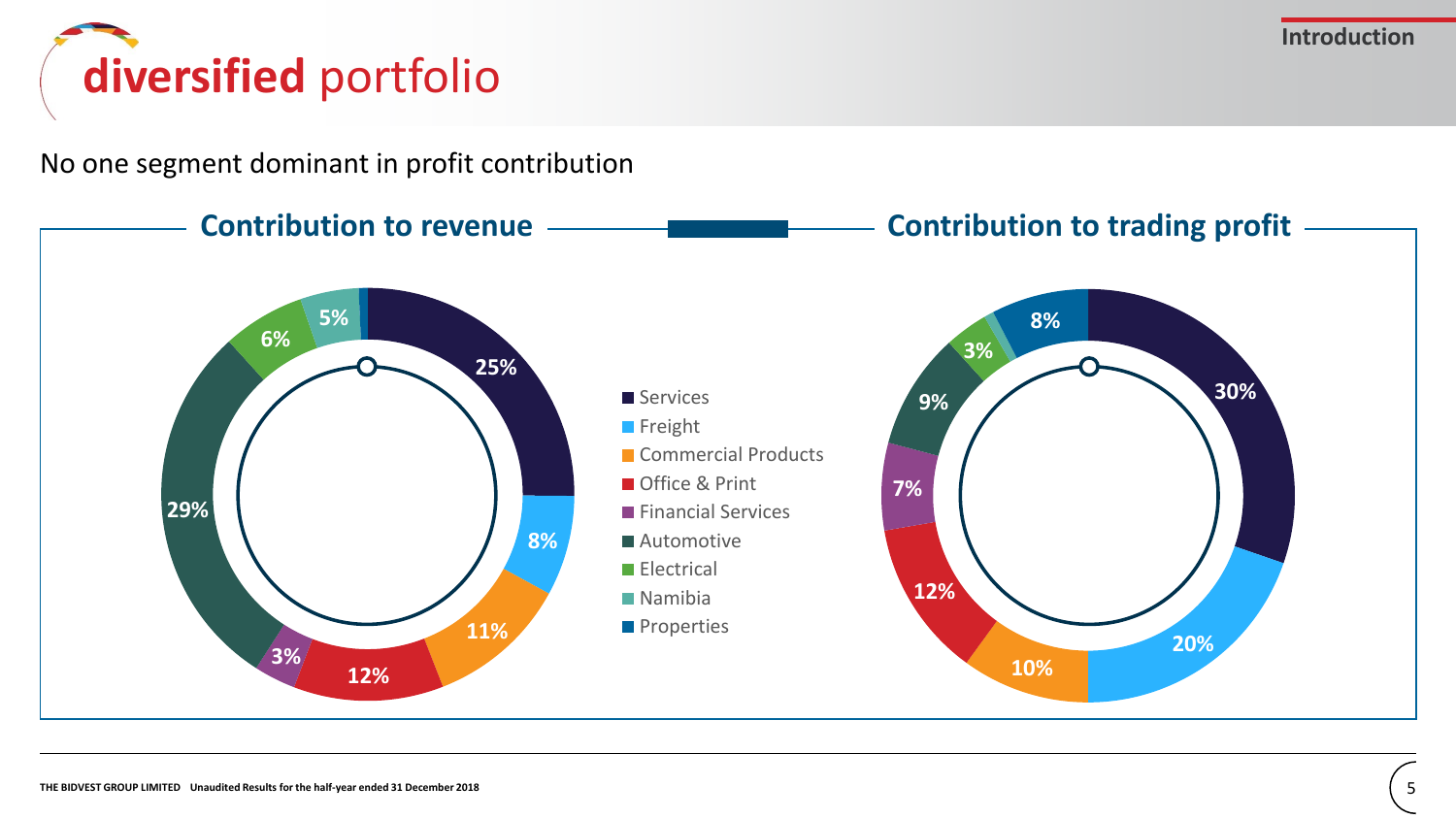### **our strategy** and progress

| <b>Maximise</b><br>diverse portfolio                                     | <b>Maintain strong</b><br>financial position                                                       | <b>Invest capital</b><br>for future growth                                                                                     | <b>Stewardship</b>                                                                              |
|--------------------------------------------------------------------------|----------------------------------------------------------------------------------------------------|--------------------------------------------------------------------------------------------------------------------------------|-------------------------------------------------------------------------------------------------|
| Trading profit +6.3%<br>despite frail economic backdrop                  | Tight asset management                                                                             | Internationalisation:<br>Evaluating opportunities<br>None executed in H1                                                       | 80% of businesses achieved<br>between level 1-4 B-BBEE ratings                                  |
| Stand-out results in Services,<br>Freight and Office and Print divisions | Debt burden low at 8.2x interest cover;<br>1.1x net debt/EBITDA                                    | <b>Invest in SA:</b><br>LPG project on track; Efficient<br>distribution centres; technology<br>to lower cost of doing business | Governance entrenched in our DNA,<br>it is how we do business.<br>Effective structures in place |
| Noonan performing<br>ahead of expectations                               | Acceptable cash generation<br>during the period. Large working<br>capital absorption at period end | Several bolt-on acquisitions.<br>Additional R566mn post December                                                               | Sustainability initiatives<br>continue across the Group                                         |
| Ongoing investments<br>to lower the cost of doing business               | Ongoing discussions on non-core assets.<br>Bidcorp shares sold                                     |                                                                                                                                | Development and growth<br>of talent pool continues                                              |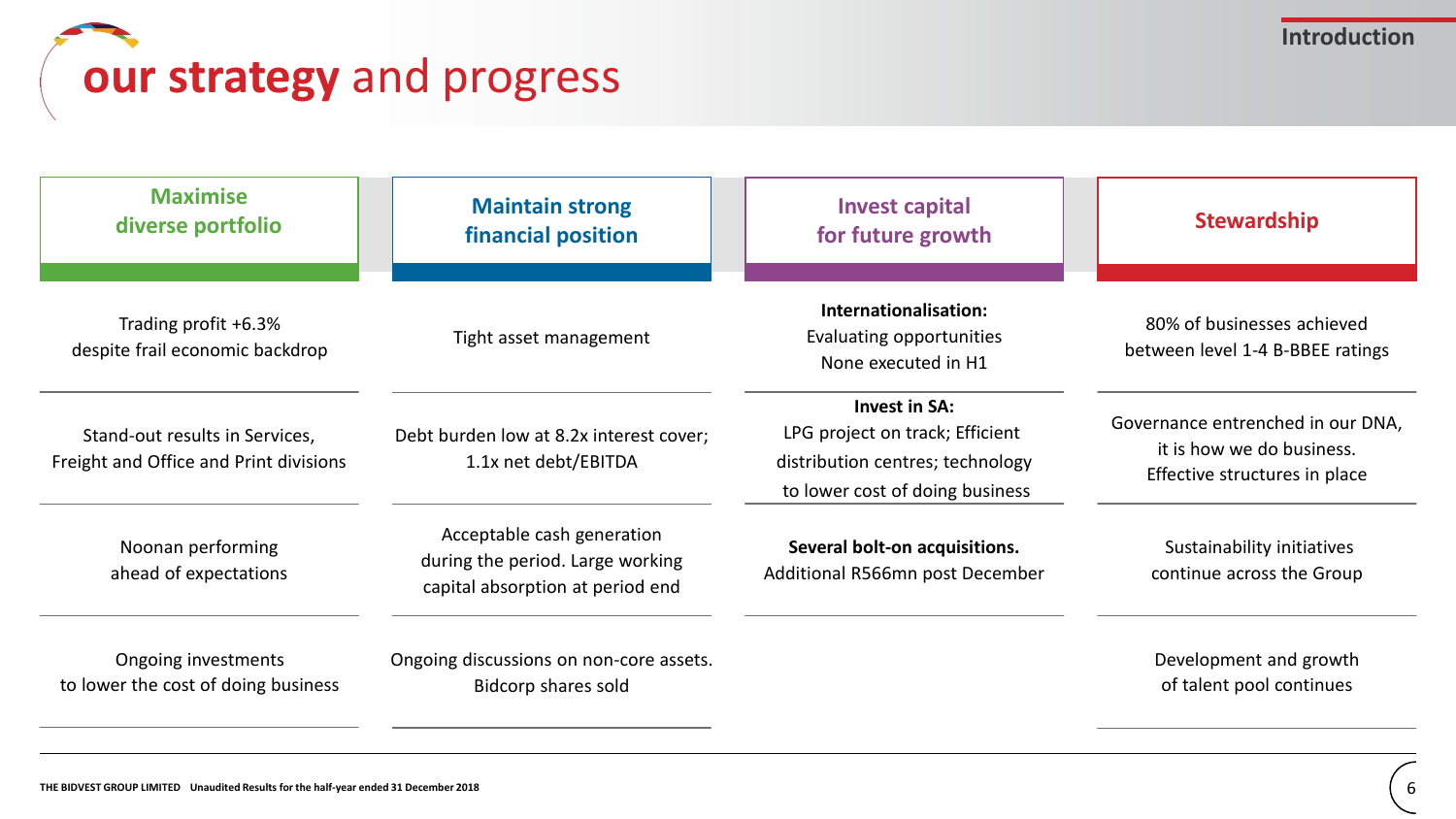



| HEPS up by 9.6% to 629 cents                                                                                                | <b>HEPS</b><br>(Cents per share) |          |
|-----------------------------------------------------------------------------------------------------------------------------|----------------------------------|----------|
| Interim DPS of 282 cents (+10.6%)                                                                                           | 574                              | 629      |
| Trading profit up 6.3% to R3 billion                                                                                        |                                  |          |
| Stand-out results from Freight, Services, Office & Print and Properties                                                     | 1HFY2018                         | 1HFY2019 |
| <b>Commercial Products and Financial Services delivered acceptable performances</b>                                         | <b>DPS</b>                       |          |
| Electrical and Automotive in line with weak markets                                                                         | (Cents per share)                |          |
| R4 billion cash generated from operations pre working capital<br>Seasonal working capital absorption greater than last year |                                  | 282      |
|                                                                                                                             | 255                              |          |
| <b>Exceptional balance sheet</b>                                                                                            |                                  |          |
| Invested R2 billion in capex to expand infrastructure, modernise<br>and <b>increase capacity</b> across our businesses      | 1HFY2018                         | 1HFY2019 |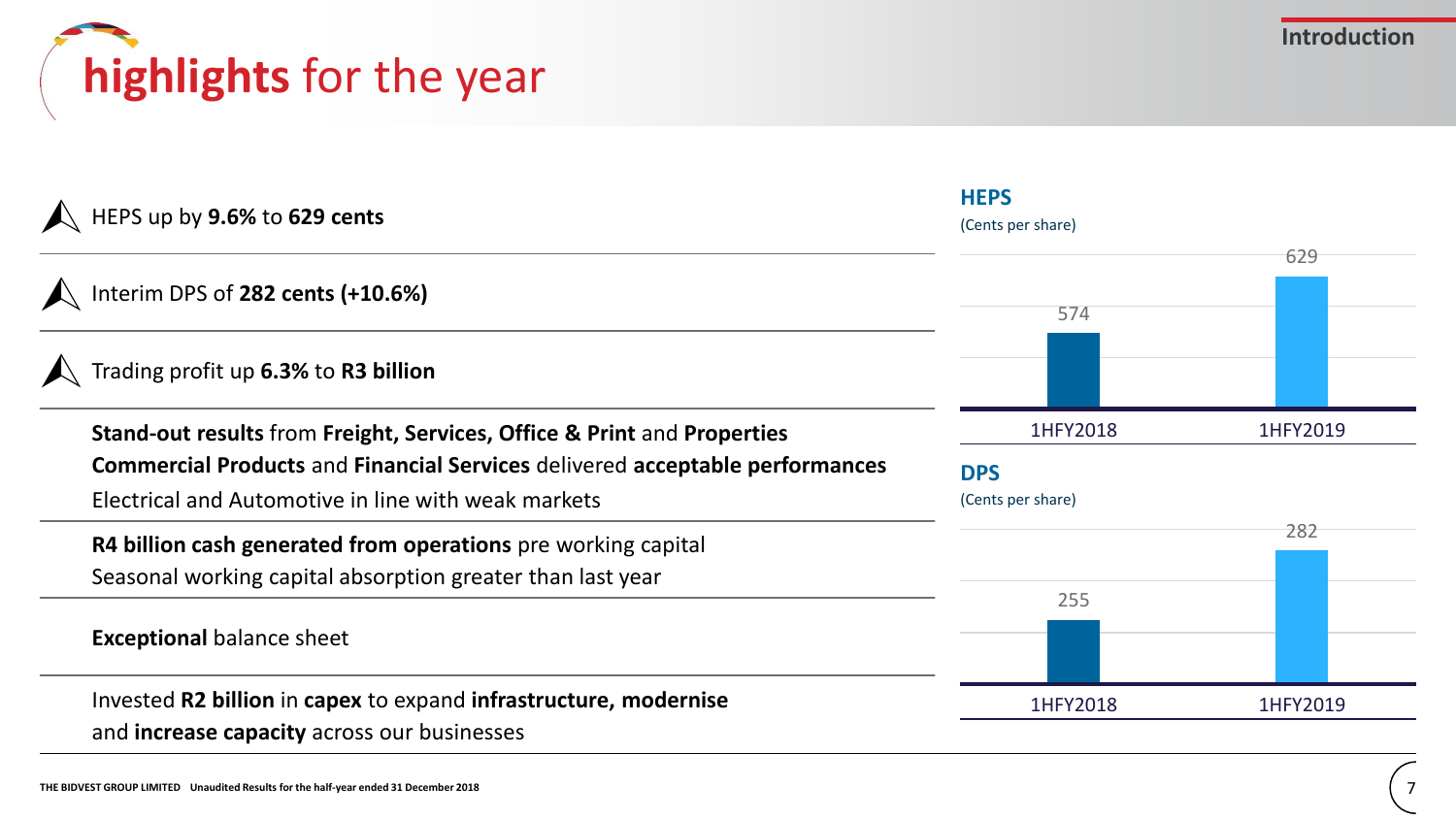

### **Mark Steyn** CFO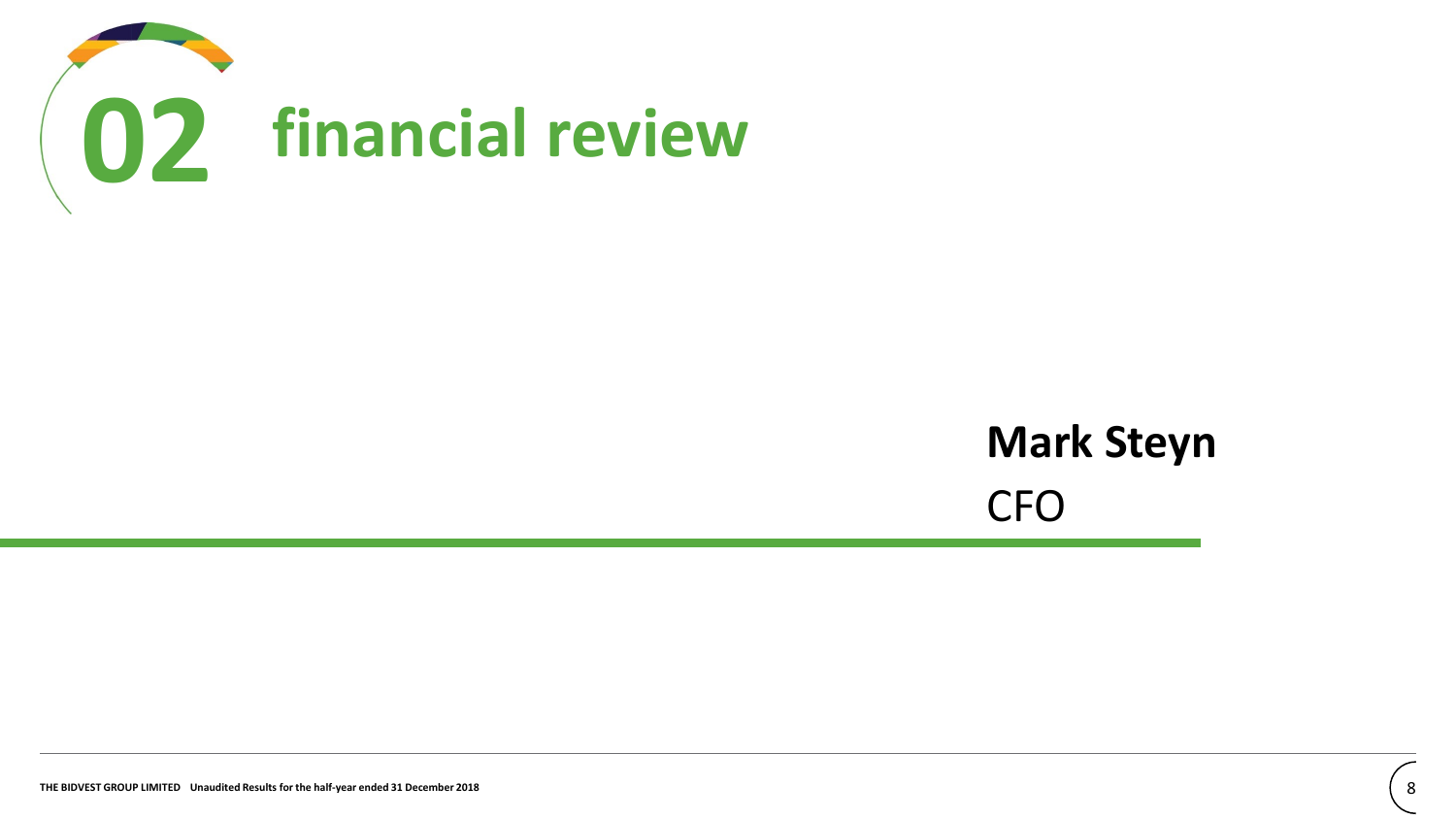# **financial** highlights

|                                                       | <b>Interim ended 31 December</b> | Interim ended 31 December |        |
|-------------------------------------------------------|----------------------------------|---------------------------|--------|
| <b>R</b> billion                                      | 2018                             | 2017                      | Change |
| Revenue                                               | 40.0                             | 39.9                      | 0.2%   |
| Gross profit margin*                                  | 29.3%                            | 28.1%                     | 个      |
| Expense margin*                                       | 21.5%                            | 20.6%                     | ↓      |
| <b>EBITDA</b>                                         | 4.2                              | 4.0                       | 4.3%   |
| Trading profit                                        | 3.3                              | 3.1                       | 6.3%   |
| Trading profit margin                                 | 8.4%                             | 7.9%                      | 个      |
| Headline earnings                                     | 2.1                              | 1.9                       | 10.0%  |
| HEPS (cents)                                          | 629.1                            | 574.0                     | 9.6%   |
| Normalised HEPS (cents)                               | 635.7                            | 591.7                     | 7.4%   |
| DPS (cents)                                           | 282.0                            | 255.0                     | 10.6%  |
| EBITDA interest cover (times)                         | 8.2x                             | 7.6x                      | 个      |
| Net debt/EBITDA (times)                               | 1.1x                             | 1.1x                      |        |
| Cash generated from operations before working capital | 4.1                              | 3.9                       | 6.0%   |
| <b>ROFE</b>                                           | 22.8%                            | 22.8%                     |        |

*\* As % of Revenue*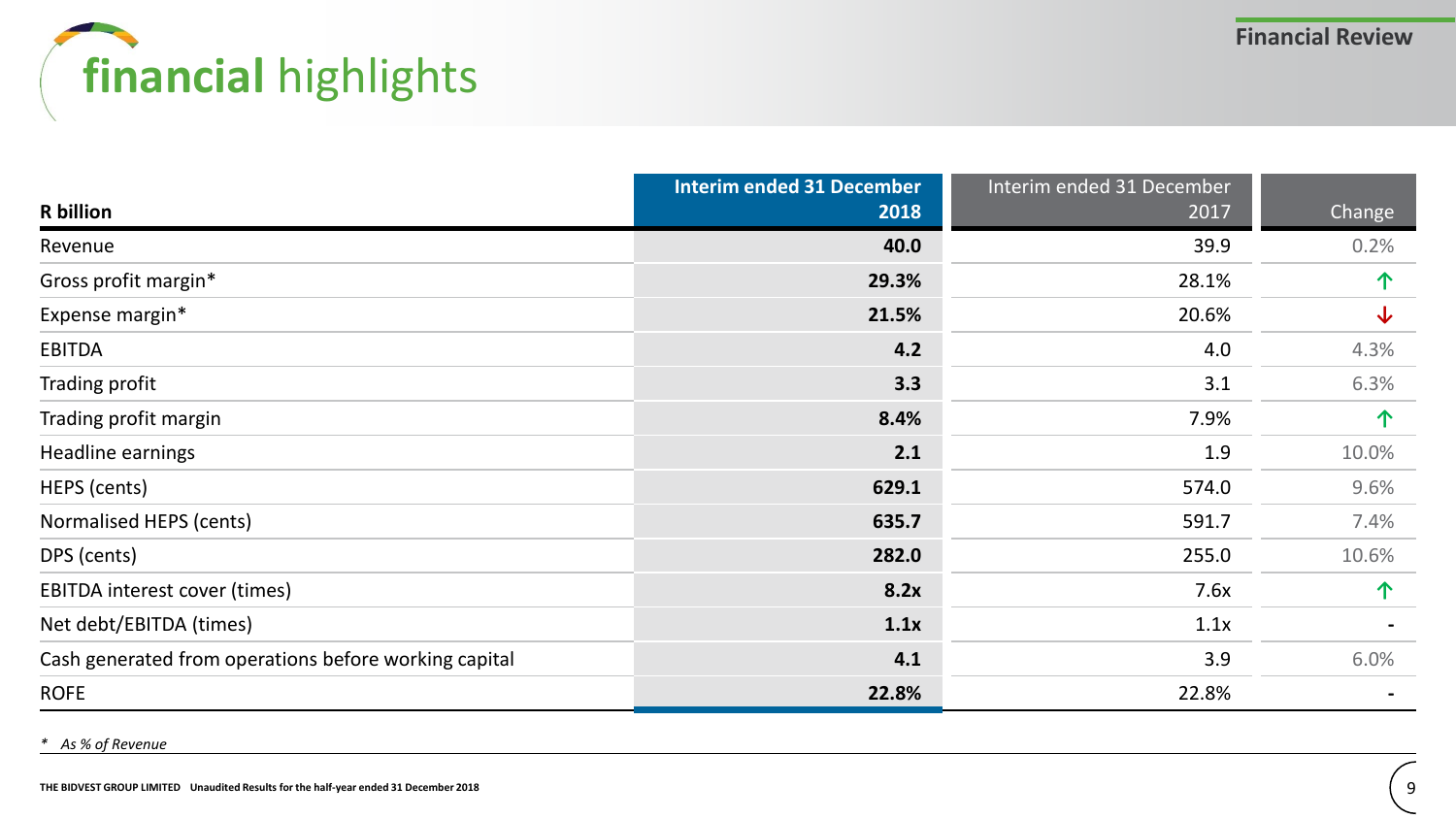## **income statement** analysis

| <b>Revenue</b>           | $\triangleright$ Revenue flat<br>> Accounting change in Tradeflow (June 2018), disposal of Bidfish, lower luxury vehicle sales and implementation of MBSA agency model,<br>reduced trading across Electrical                                                                                                                |
|--------------------------|-----------------------------------------------------------------------------------------------------------------------------------------------------------------------------------------------------------------------------------------------------------------------------------------------------------------------------|
| <b>Gross income</b>      | $\triangleright$ Gross margin improve 120bps to 29.3%<br>$\triangleright$ Most divisions reflected improvement<br>$\triangleright$ Margin mix impact from Noonan                                                                                                                                                            |
| <b>Expenses</b>          | $\triangleright$ Operating expenses only increased by 4.7%<br>$\triangleright$ Good expense management across the businesses                                                                                                                                                                                                |
| <b>Trading profit</b>    | > Strong trading profit growth reported by Services, Freight, Office & Print and Properties<br>$\triangleright$ Acceptable performances from Commercial Products and Financial Services excluding the insurance portfolio returns<br>$\triangleright$ Tough trading conditions evident in Electrical and Automotive results |
| <b>Other costs</b>       | $\triangleright$ Acquisition costs of R3 million<br>> Amortisation of acquired customer contracts of R22 million (Noonan)                                                                                                                                                                                                   |
| <b>Net capital items</b> | $\triangleright$ R123 million uptick in fair value of associates<br>$\triangleright$ Insurance compensation for damaged Freight assets                                                                                                                                                                                      |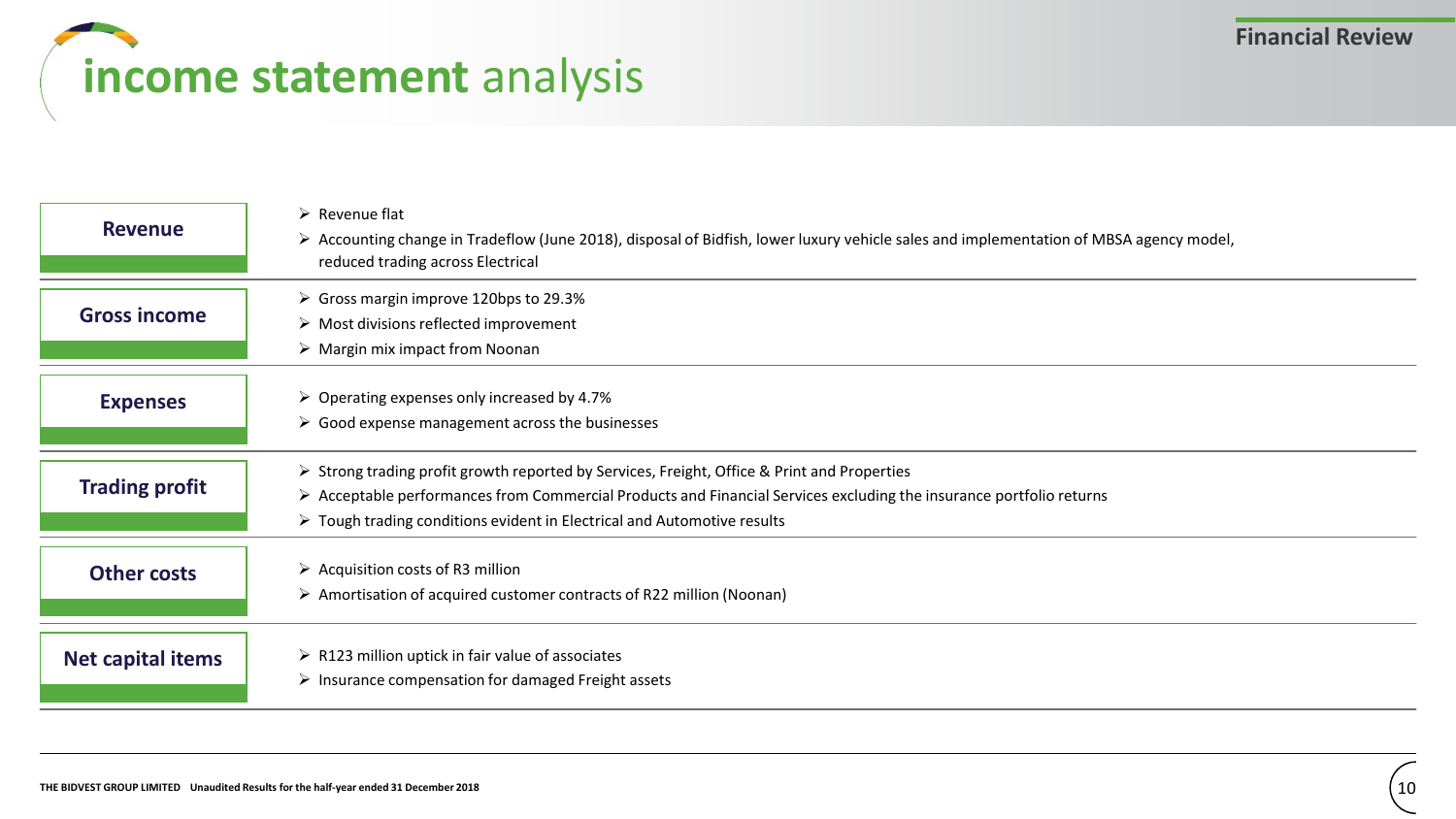### **income statement** analysis

| <b>Net finance charges</b>         | $\triangleright$ Flat net interest charge despite full period of Noonan debt and capital expenditure<br>$\triangleright$ Indication of good cash management focus throughout the period<br>> Interest cover of 8.2x EBITDA |
|------------------------------------|----------------------------------------------------------------------------------------------------------------------------------------------------------------------------------------------------------------------------|
| <b>Associate income</b>            | $\triangleright$ Share of current period earnings decreased by 7.4%<br>$\triangleright$ Adcock Ingram performed well. Comair hit by higher fuel price                                                                      |
| <b>Taxation</b>                    | $\triangleright$ Implied tax rate lower than statutory rate<br>$\triangleright$ Reduced by income from associates, MIAL m-t-m and capital items<br>$\triangleright$ Statutory rate in offshore entities                    |
| <b>Non-controlling</b><br>interest | $\triangleright$ Predominantly Namibia<br>$\triangleright$ Reduced on disposal of Bidfish, Zonke closure                                                                                                                   |
| <b>HEPS</b>                        | $\geq$ 9.6% growth despite tough trading conditions<br>> Normalised HEPS 636 cents                                                                                                                                         |
| <b>Dividend</b>                    | $\triangleright$ Interim dividend 282 cents, up 10.6%<br>$\triangleright$ Cover ratio of 2.25x consistent with policy                                                                                                      |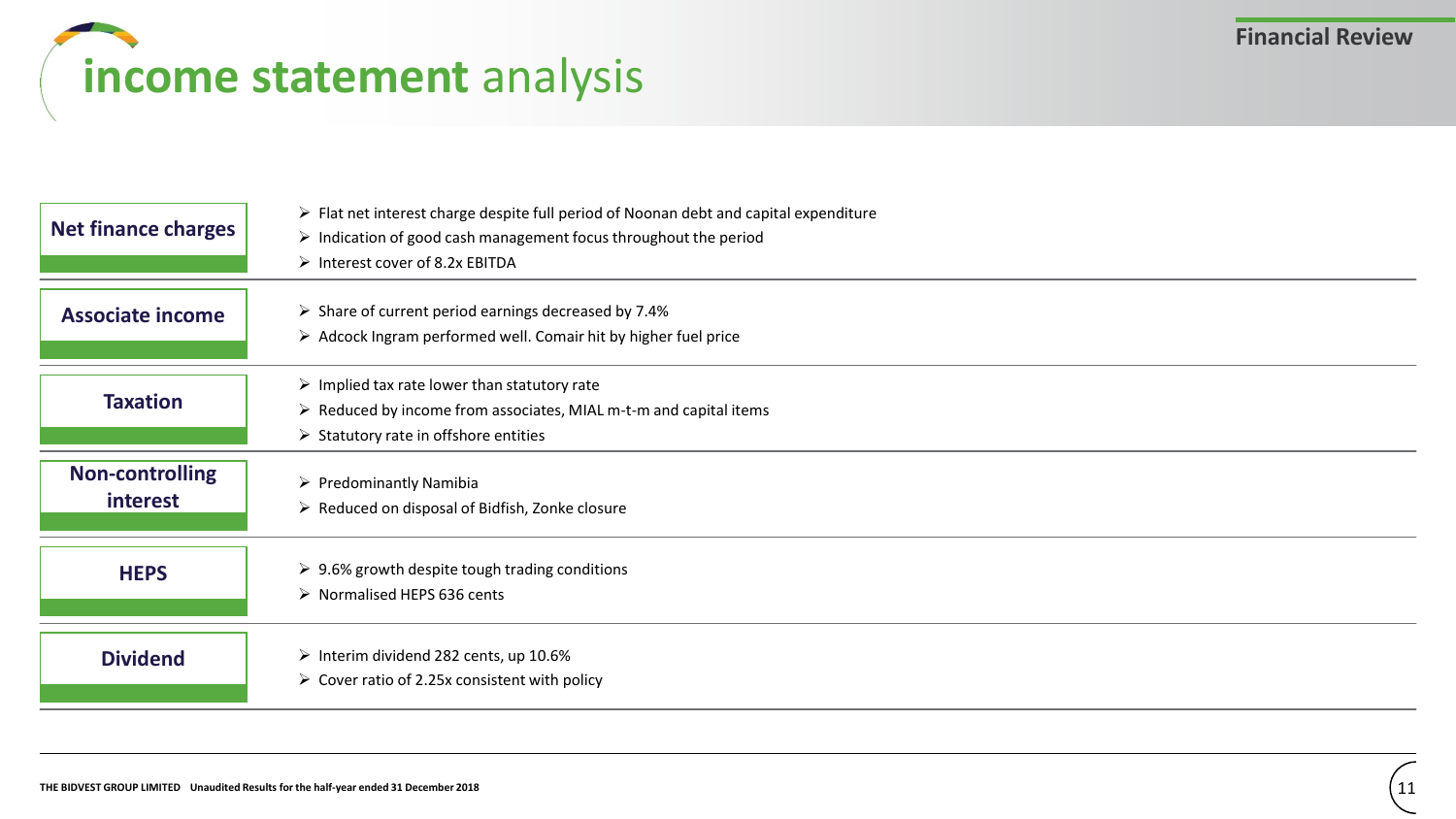

### A conservative approach to gearing

- $\triangleright$  Net debt of R8.9 billion (1HFY18 R9.0 billion)
- $\triangleright$  EBITDA interest cover of 8.2 times vs. 7.6 times in 2017
- ➢ Net debt/EBITDA 1.1 times
- $\geq$  44% of gross debt long-term
- $\triangleright$  Ample headroom to fund organic or acquisitive expansion

#### **Interest cover & net debt**



| Moody's Investors Service credit rating | Long term               | Short term         | <b>Outlook</b> |
|-----------------------------------------|-------------------------|--------------------|----------------|
| <b>The Bidvest Group Limited</b>        |                         |                    |                |
| National scale                          | Aa1.za (unchanged)      | P-1.za (unchanged) | Stable         |
| Global scale                            | <b>Baa3 (unchanged)</b> | P-3 (unchanged)    | <b>Stable</b>  |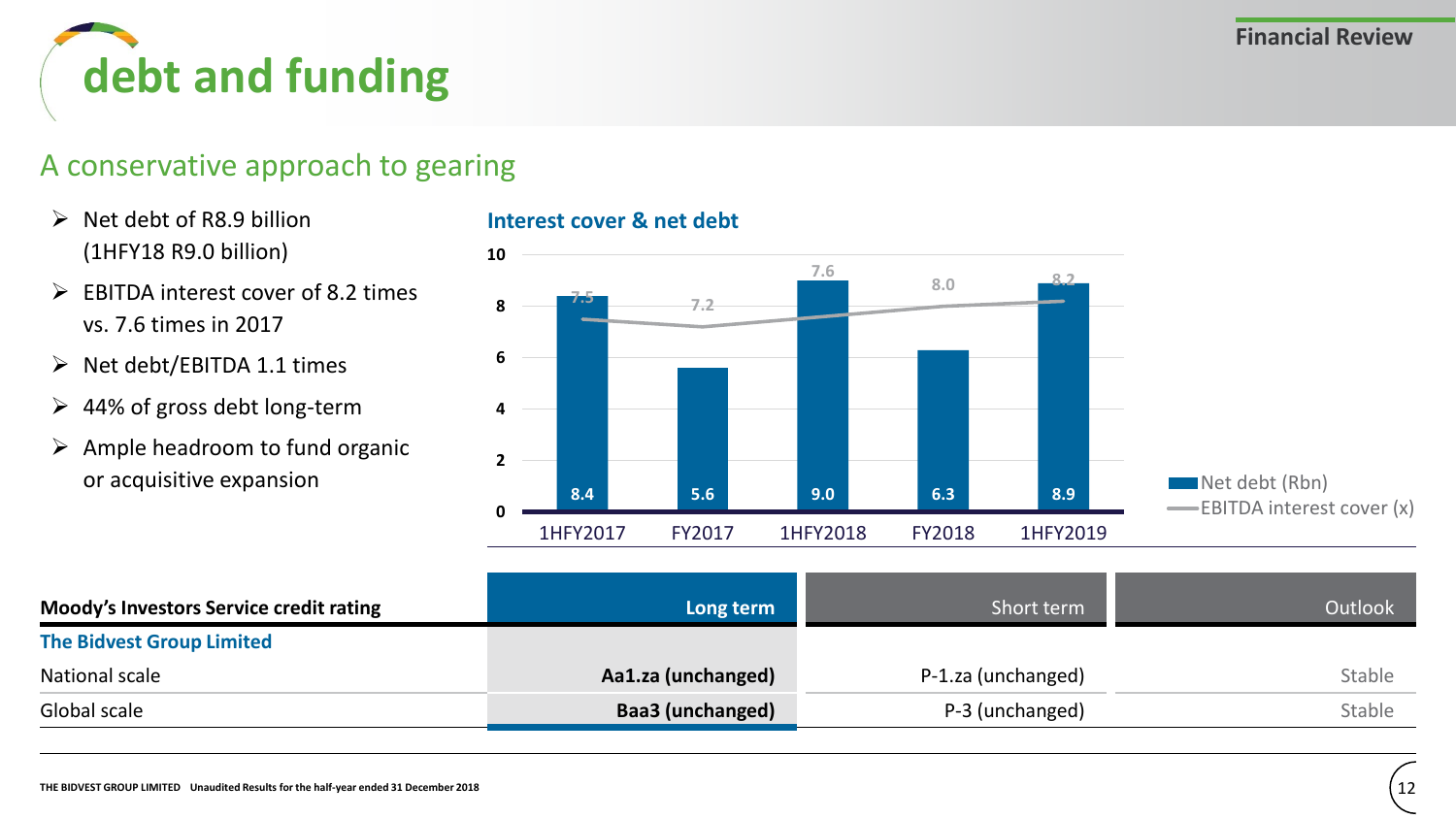

### Cash generative businesses that are capital light **Free cash flow**





### **Cash generated vs working capital**

(Rbn)



- ➢ Flat interest expense reflects good, consistent cash generation despite negative cash conversion
- ➢ Working capital absorbed of R3.1 billion (2017: R0.6 billion)
	- › Timing of disbursements in Freight slower exports for 2 significant clients
	- › Limited inflow of bank deposits and an increase in bank advances
	- › Strategic inventory build-up in Electrical (wire and cable); Office & Print (automation)
	- › Debtors book remains well managed and adequately provided for
- $\triangleright$  Capex spend continues in SA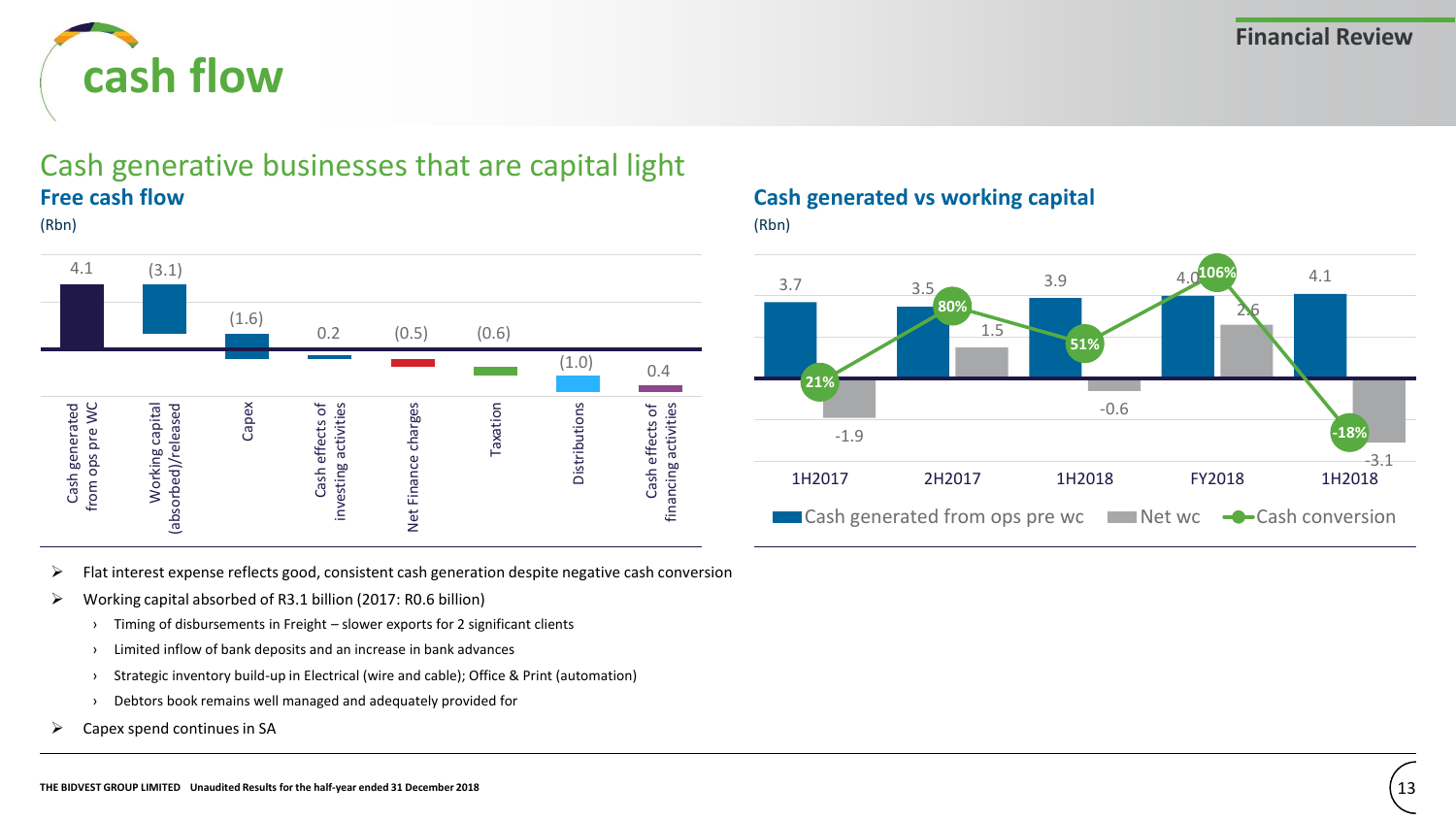

### **Lindsay Ralphs** CE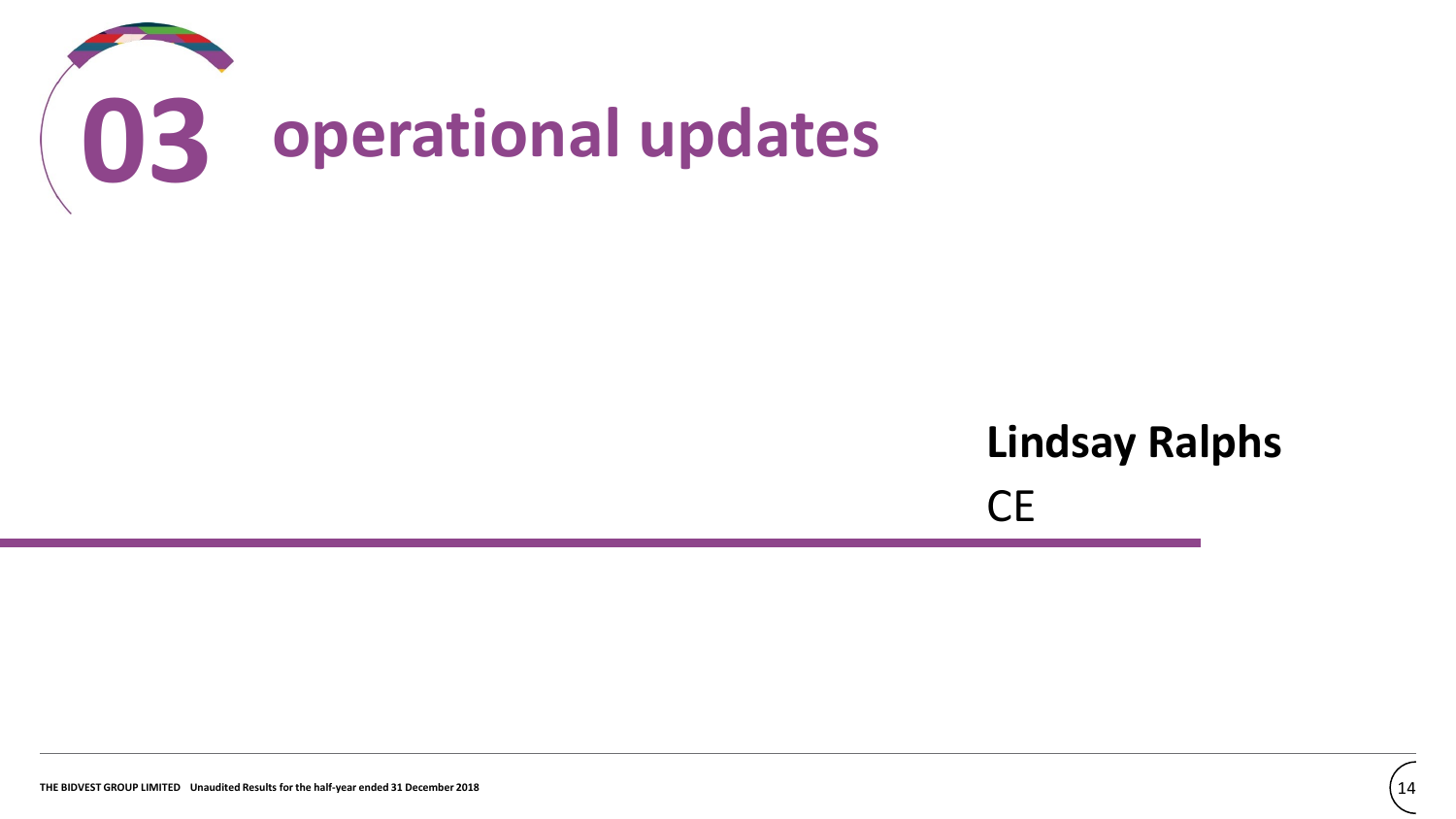

|                        | <b>Interim ended 31 December</b> | Interim ended 31 December |        |
|------------------------|----------------------------------|---------------------------|--------|
| <b>R</b> million       | 2018                             | 2017                      | Change |
| Revenue                | 10 3 80                          | 8999                      | 15.3%  |
| Trading profit         | 1076                             | 951                       | 13.0%  |
| Trading margin         | 10.4%                            | 10.6%                     |        |
| <b>EBITDA</b>          | 1 3 4 0                          | 1 1 9 8                   | 11.8%  |
| Average Funds Employed | 2 5 1 0                          | 2 2 5 2                   | 11.5%  |
| <b>ROFE</b>            | 85.7%                            | 84.5%                     |        |

#### $\triangleright$  Strong result in both SA and offshore

- ➢ SA trading profit grew 8%. Steiner, Facilities Management, Protea Coin, BidAir and Allied Services delivered strong results in price sensitive market
- ➢ Noonan exceeded expectations, delivering good real trading profit growth in EUR terms. Integrated solutions in Ireland and cleaning in the UK traded particularly strongly
- $\triangleright$  Bolt-on acquisitions concluded: ClickOn (electronic access control system) and Aquazania (bottled water and dispensers)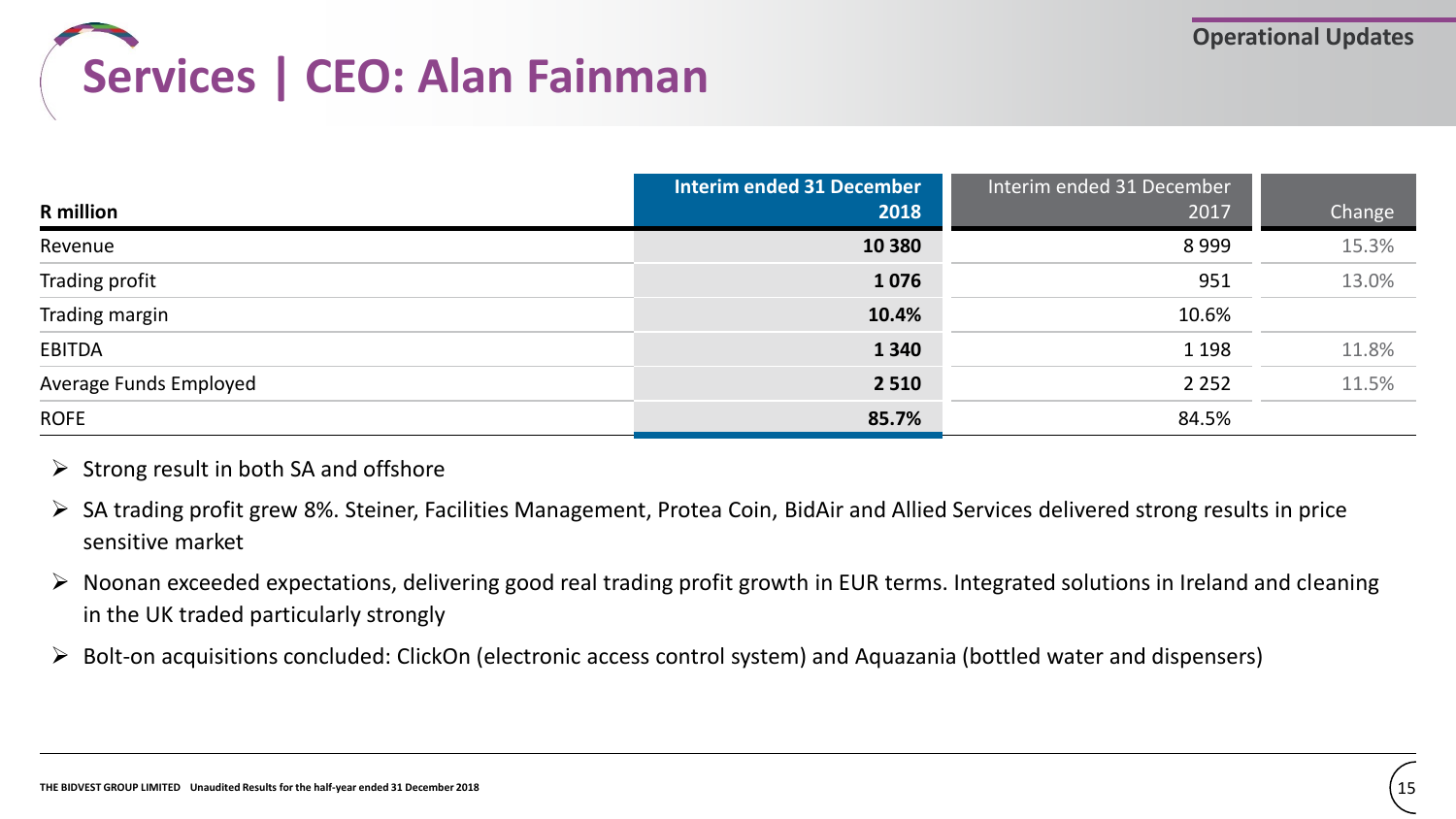

|                        | <b>Interim ended 31 December</b> | Interim ended 31 December |        |
|------------------------|----------------------------------|---------------------------|--------|
| <b>R</b> million       | 2018                             | 2017                      | Change |
| Revenue                | 3 2 4 8                          | 3 1 0 3                   | 4.7%   |
| Trading profit         | 700                              | 645                       | 8.6%   |
| Trading margin         | 21.6%                            | 20.8%                     |        |
| <b>EBITDA</b>          | 843                              | 798                       | 5.7%   |
| Average Funds Employed | 3 0 1 4                          | 2 3 3 1                   | 26.8%  |
| <b>ROFE</b>            | 44.7%                            | 54.9%                     |        |

#### $\triangleright$  Strong result off a high base

- $\triangleright$  Freight volumes buoyant until October 2018 but slowed thereafter, particularly in maize. Chrome, manganese and fertilizer volumes increased
- $\triangleright$  BTT delivered another good result, benefitting from extra capacity
- ➢ BPL warehouse volumes ended slow. BSACD impacted by reduced imports
- $\triangleright$  Ontime accounted for here
- ➢ Strong ROFE despite LPG project capital investment (R308 million to date)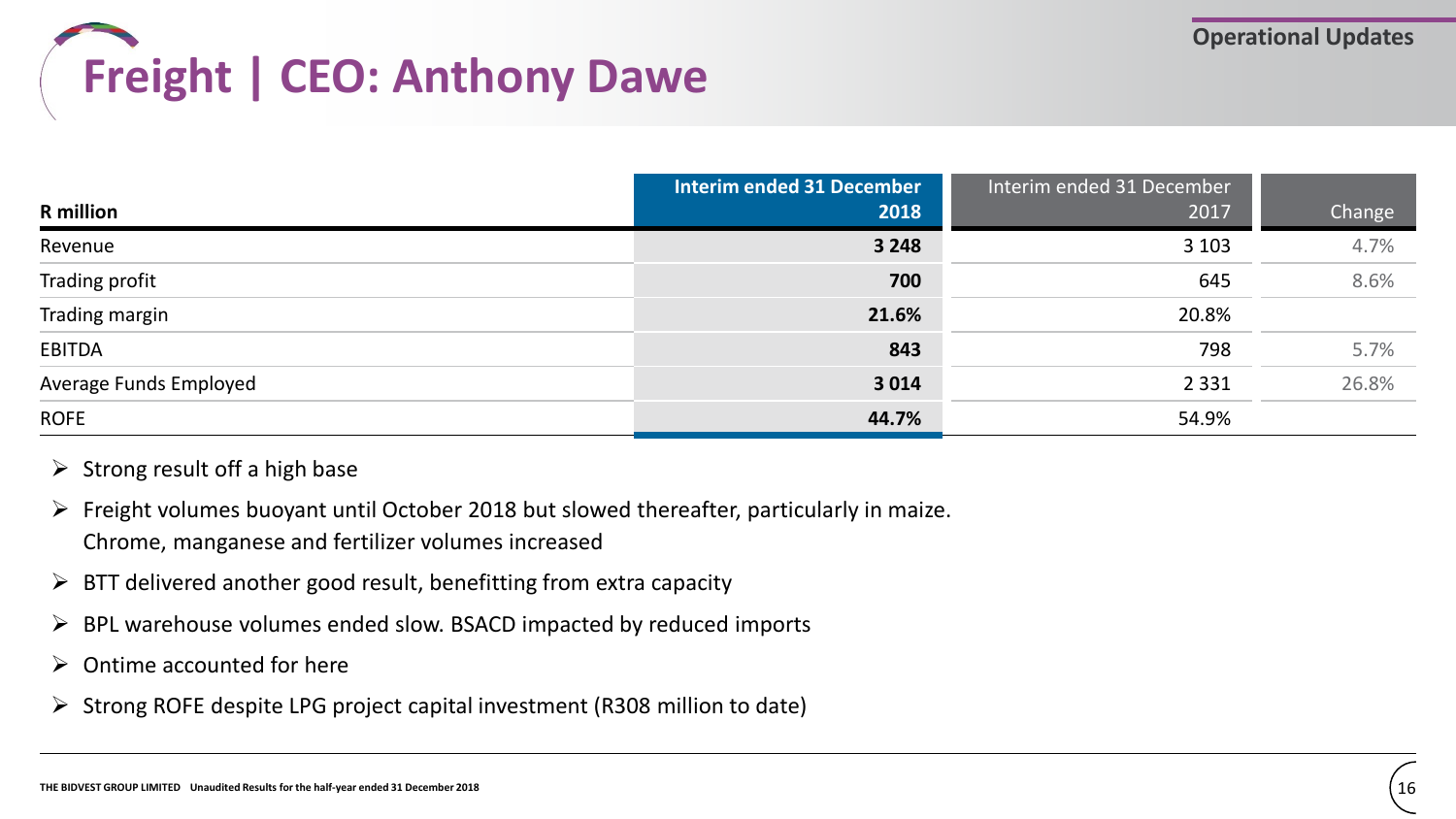## **Commercial Products | CEO: Howard Greenstein**

|                        | <b>Interim ended 31 December</b> | Interim ended 31 December |        |
|------------------------|----------------------------------|---------------------------|--------|
| <b>R</b> million       | 2018                             | 2017                      | Change |
| Revenue                | 4 5 8 4                          | 4 4 2 9                   | 3.5%   |
| Trading profit         | 355                              | 354                       | 0.4%   |
| Trading margin         | 7.8%                             | 8.0%                      |        |
| <b>EBITDA</b>          | 413                              | 406                       | 1.7%   |
| Average Funds Employed | 2 5 6 4                          | 2 4 2 5                   | 5.7%   |
| <b>ROFE</b>            | 27.7%                            | 29.2%                     |        |

 $\triangleright$  Acceptable overall result. Consumer businesses delivered strong growth. Industrial profit decline

- ➢ Strong results from Burncrete, G Fox, Home of Living Brands, Interbrand, Moto Quip and Yamaha. Afcom, Buffalo Tapes, Matus, Renttech and Vulcan impacted by minimal industrial, agricultural and project work
- $\triangleright$  Total GP margin slightly up as focus remain on margin and having relevant product at the "right" price point
- $\triangleright$  Consumer businesses benefited from a shift to aspirational brands
- ➢ Good operational cash generation and a reasonable ROFE achieved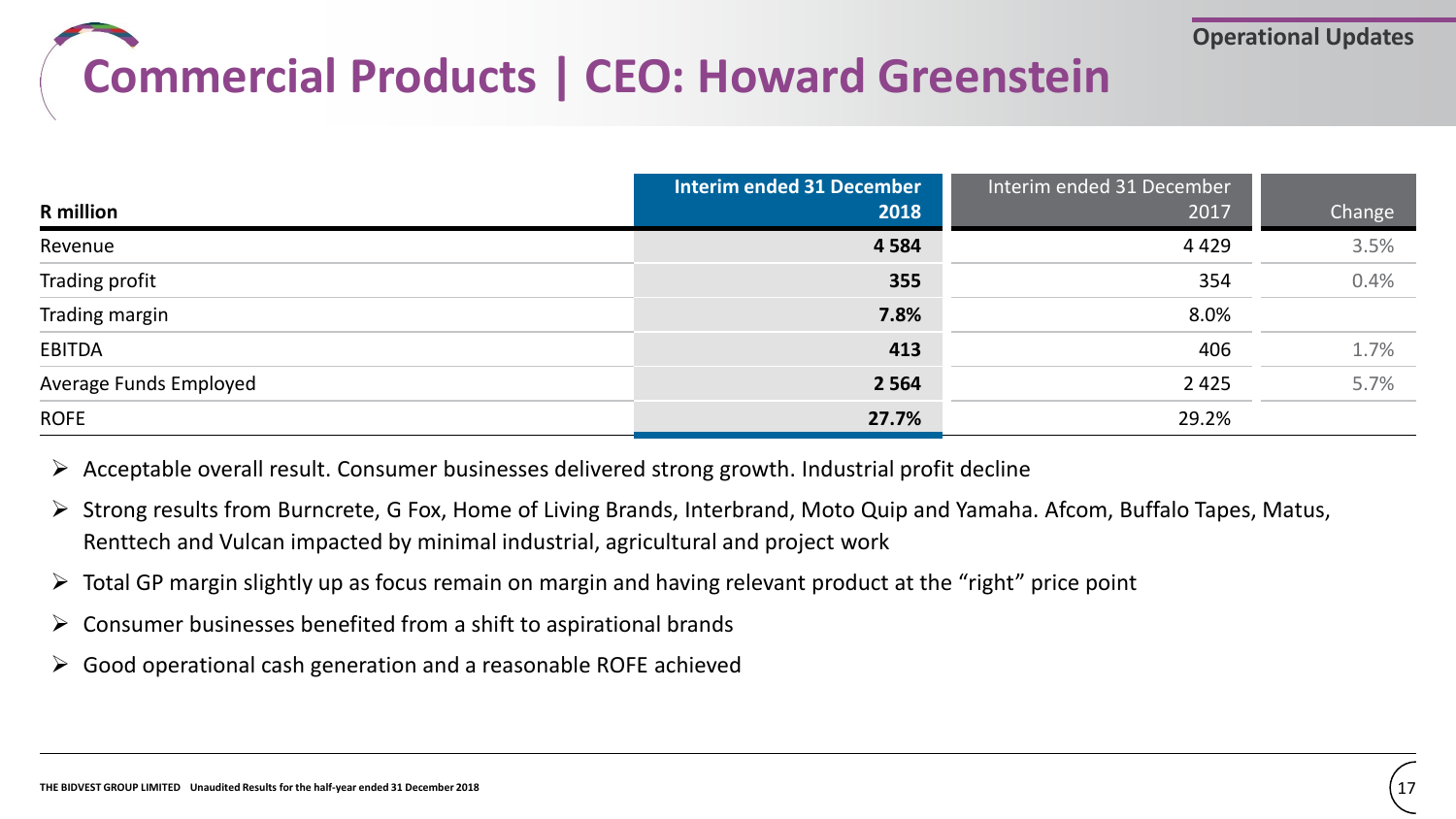# **Office & Print | CEO: Kevin Wakeford**

|                        | <b>Interim ended 31 December</b> | Interim ended 31 December |           |
|------------------------|----------------------------------|---------------------------|-----------|
| <b>R</b> million       | 2018                             | 2017                      | Change    |
| Revenue                | 4853                             | 4 9 4 0                   | $(1.8\%)$ |
| Trading profit         | 436                              | 403                       | 8.3%      |
| Trading margin         | 9.0%                             | 8.2%                      |           |
| <b>EBITDA</b>          | 506                              | 466                       | 8.4%      |
| Average Funds Employed | 2 1 8 0                          | 2 1 9 8                   | (0.8% )   |
| <b>ROFE</b>            | 40.0%                            | 36.6%                     |           |

- $\triangleright$  Pleasing result
- ➢ Strong results from Konica Minolta ahead of Treasury's new RT3 contract roll-out
- $\triangleright$  Good result in traditional print activities. Data saw growth from existing customers. Packaging activities benefitted from new business
- $\triangleright$  Office products maintained revenue and margin while expenses were well controlled
- $\geq$  40% ROFE outstanding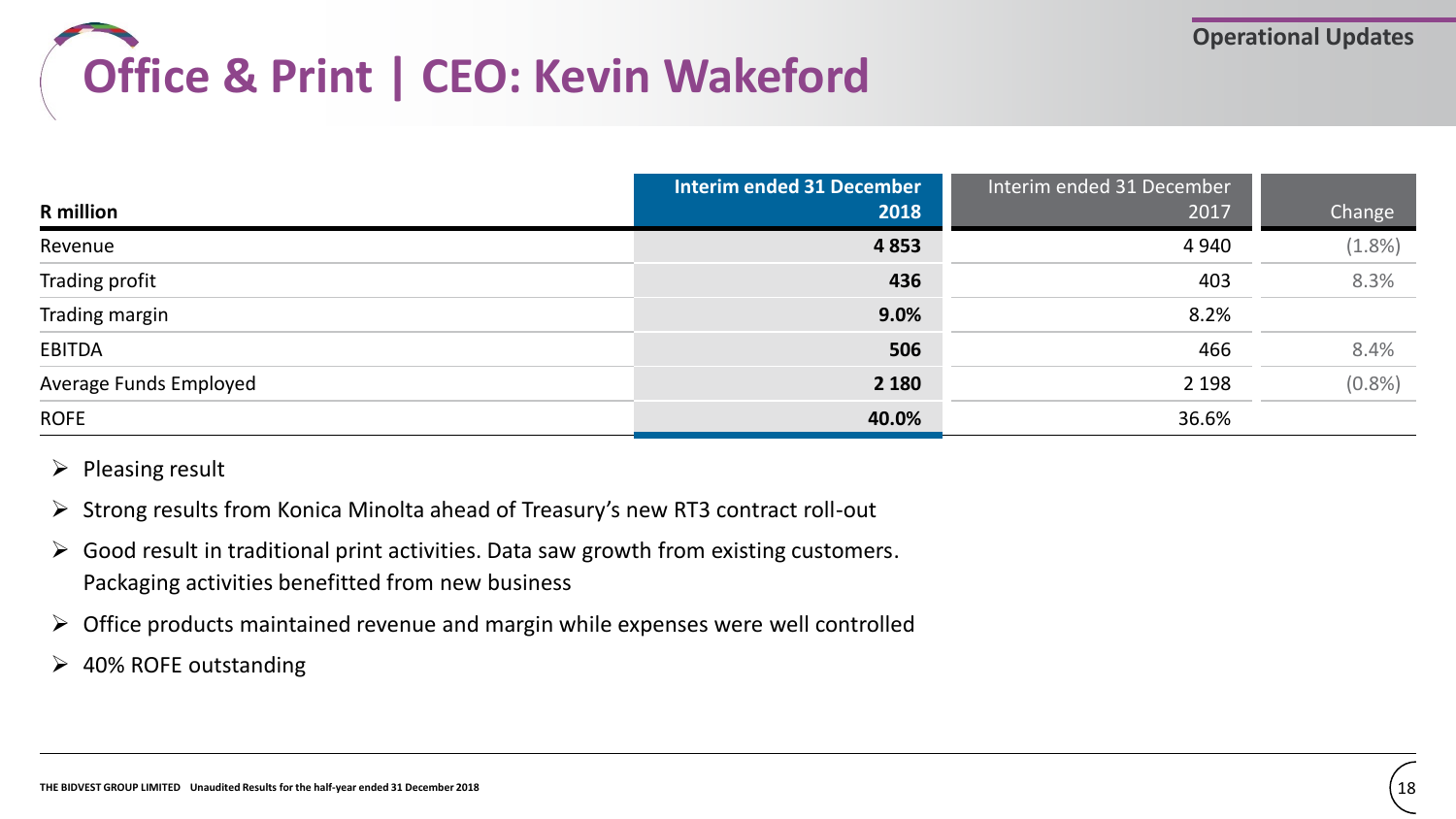# **Financial Services | CEO: Japie van Niekerk**

|                        | <b>Interim ended 31 December</b> | Interim ended 31 December |            |
|------------------------|----------------------------------|---------------------------|------------|
| <b>R</b> million       | 2018                             | 2017                      | Change     |
| Revenue                | 1351                             | 1787                      | $(24.4\%)$ |
| Trading profit         | 243                              | 319                       | (23.8%)    |
| Trading margin         | 18.0%                            | 17.9%                     |            |
| <b>EBITDA</b>          | 358                              | 433                       | (17.3%)    |
| Average Funds Employed | 3 4 9 7                          | 3 3 7 8                   | 3.5%       |
| <b>ROFE</b>            | 13.9%                            | 18.9%                     |            |

- ➢ Higher underlying trading profit dragged down by negative investment portfolio returns
- $\triangleright$  Bidvest Bank grew profits by 8% despite lower Leasing contribution as growth strategy in Personal and Business Banking gained momentum
- $\triangleright$  Several new FML contracts secured. Transnet heavy commercial vehicle contract worth up to R800 million
- ➢ Modest underwriting profit growth in Bidvest Insurance as commercial book performed poorly
- $\triangleright$  FMI strong sales growth causing new business strain
- $\triangleright$  Equity return on investment portfolios declined R86 million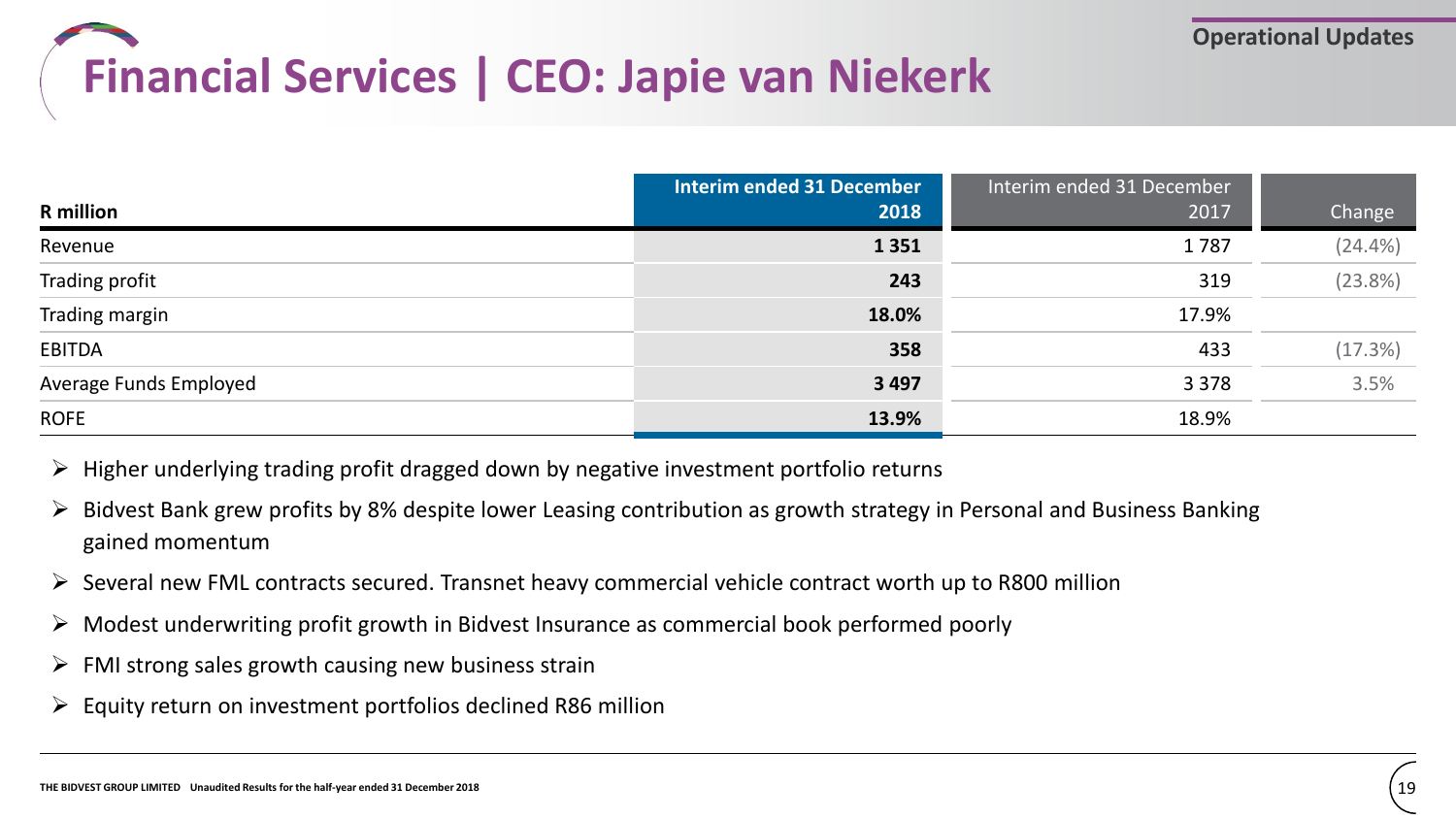# **Automotive | CEO: Steve Keys**

|                        | <b>Interim ended 31 December</b> | Interim ended 31 December |           |
|------------------------|----------------------------------|---------------------------|-----------|
| <b>R</b> million       | 2018                             | 2017                      | Change    |
| Revenue                | 12 0 58                          | 12 6 96                   | $(5.0\%)$ |
| Trading profit         | 324                              | 343                       | (5.5%)    |
| Trading margin         | 2.7%                             | 2.7%                      |           |
| <b>EBITDA</b>          | 459                              | 498                       | $(7.8\%)$ |
| Average Funds Employed | 4 0 27                           | 3850                      | 4.6%      |
| <b>ROFE</b>            | 16.1%                            | 17.8%                     |           |

- $\triangleright$  Luxury automotive segment remains meaningful drag on result
- ➢ McCarthy new vehicle sales flat compared to -2% for industry. Used car market remained soft
- $\triangleright$  Aftermarket disappointed in terms of volume and margin
- $\triangleright$  Realignment of cost base to lower demand a priority
- $\triangleright$  Normalisation of Bidvest Car Rental profit on higher rental rates but fewer days, together with improved fleet utilisation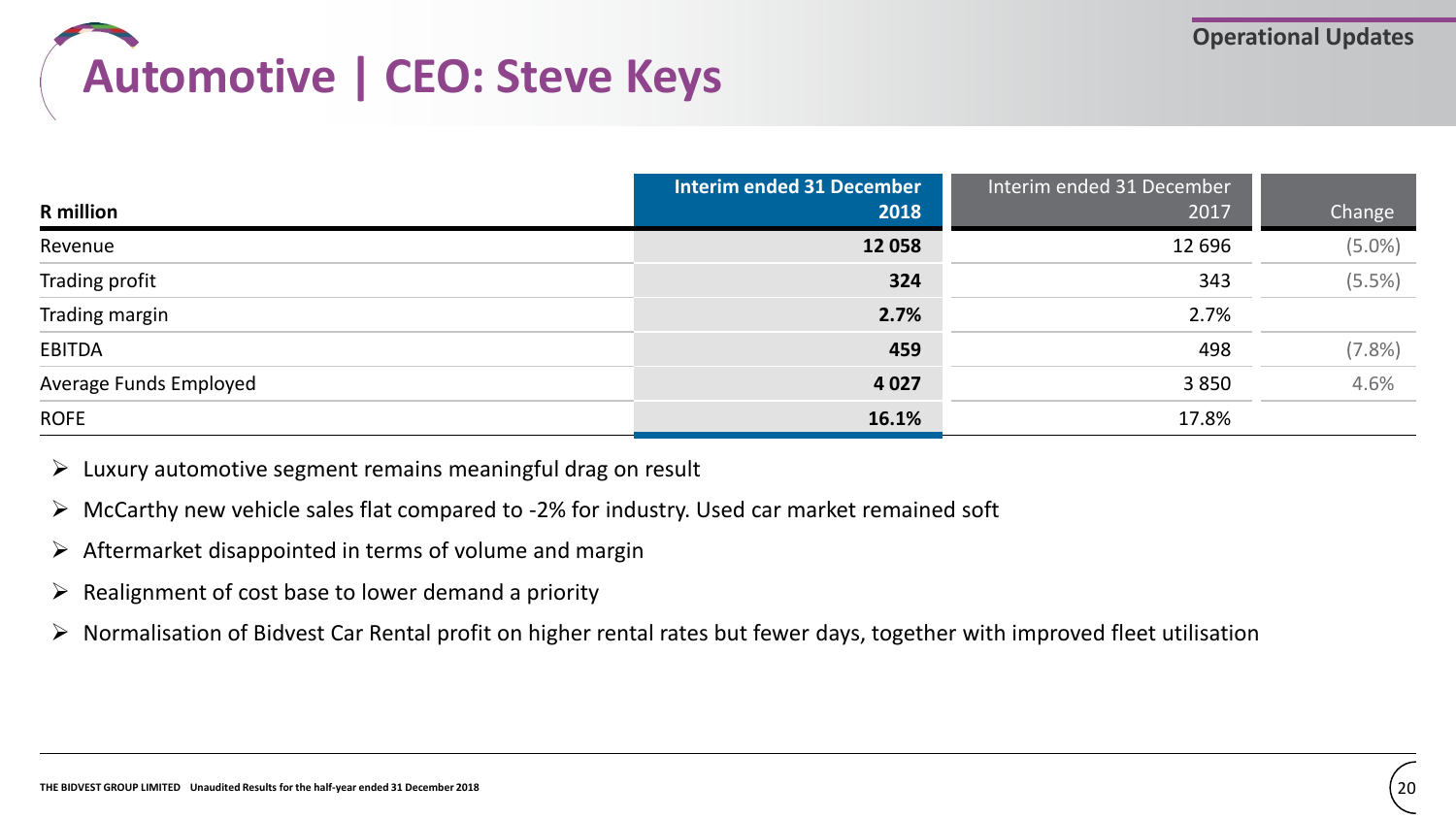# **Electrical | CEO: Stan Green**

|                        | <b>Interim ended 31 December</b> | Interim ended 31 December |         |
|------------------------|----------------------------------|---------------------------|---------|
| <b>R</b> million       | 2018                             | 2017                      | Change  |
| Revenue                | 2 6 6 2                          | 2 9 0 1                   | (8.2%)  |
| Trading profit         | 120                              | 147                       | (18.6%) |
| Trading margin         | 4.5%                             | 5.1%                      |         |
| <b>EBITDA</b>          | 146                              | 173                       | (15.6%) |
| Average Funds Employed | 2 0 4 5                          | 1922                      | 6.4%    |
| <b>ROFE</b>            | 11.7%                            | 15.3%                     |         |

- $\triangleright$  Understandable result under the industry circumstances
- $\triangleright$  Voltex delivered solid performance in very competitive market
- ➢ Value-added operations delivered reasonable results. Project-type businesses were depressed
- $\triangleright$  Cable and wire were strategically purchased ahead of supply disruption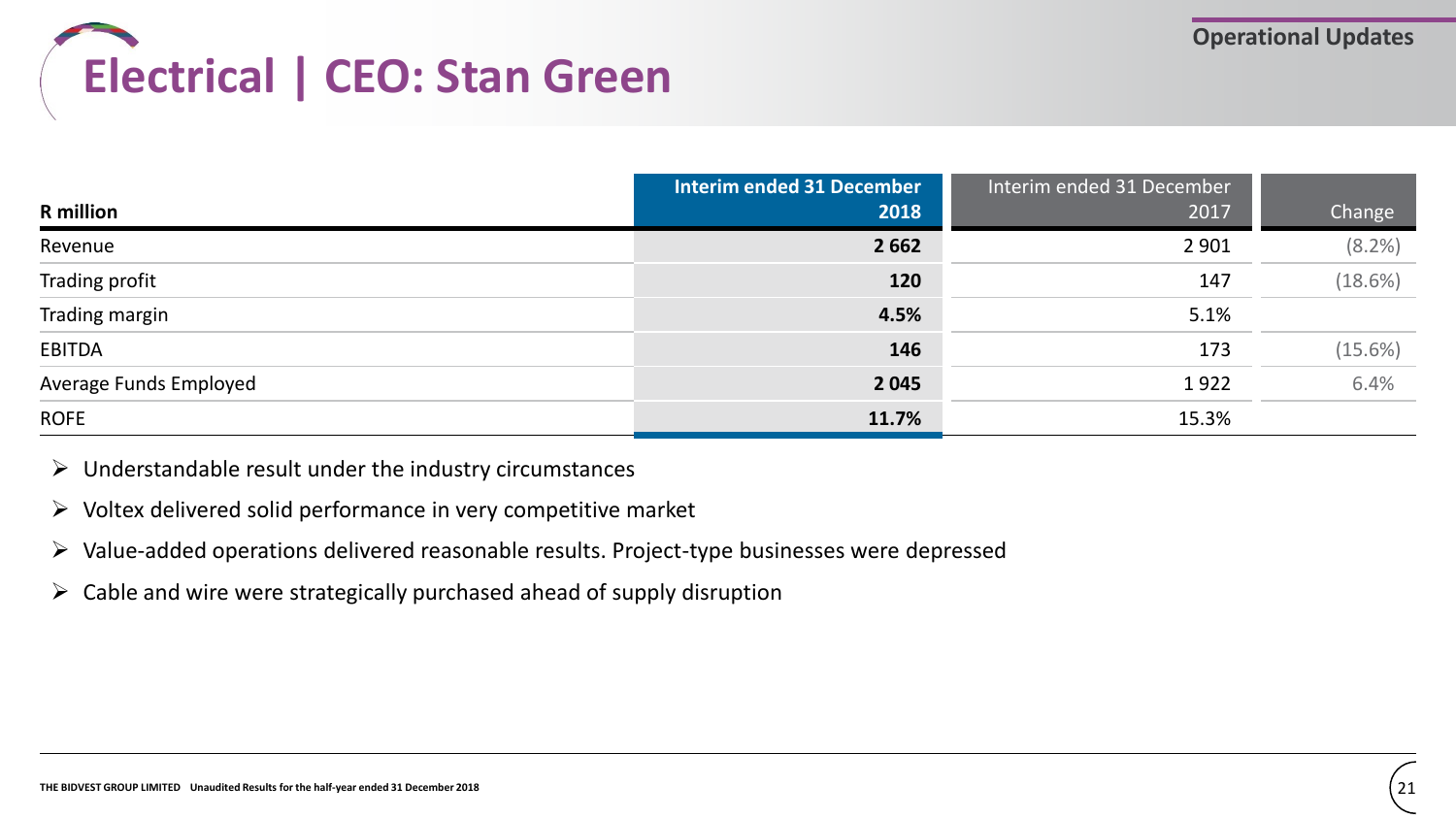### **Corporate & Properties**

| <b>R</b> million | <b>Interim ended 31 December</b><br>2018 | Interim ended 31 December<br>2017 | Change    |
|------------------|------------------------------------------|-----------------------------------|-----------|
| Revenue          | 604                                      | 611                               | $(1.0\%)$ |
| Trading profit   | 58                                       | (27)                              |           |
| Trading margin   | 9.7%                                     | (4.4%)                            |           |

- $\triangleright$  Property trading profit grew 16% as projects rentalised and vacancies declined
- $\geq 118$  properties in the portfolio. Market value estimated R7 billion
- $\triangleright$  Corporate office costs well contained
- ➢ Profit realised on Bidcorp share disposal; positive m-t-m adjustment on MIAL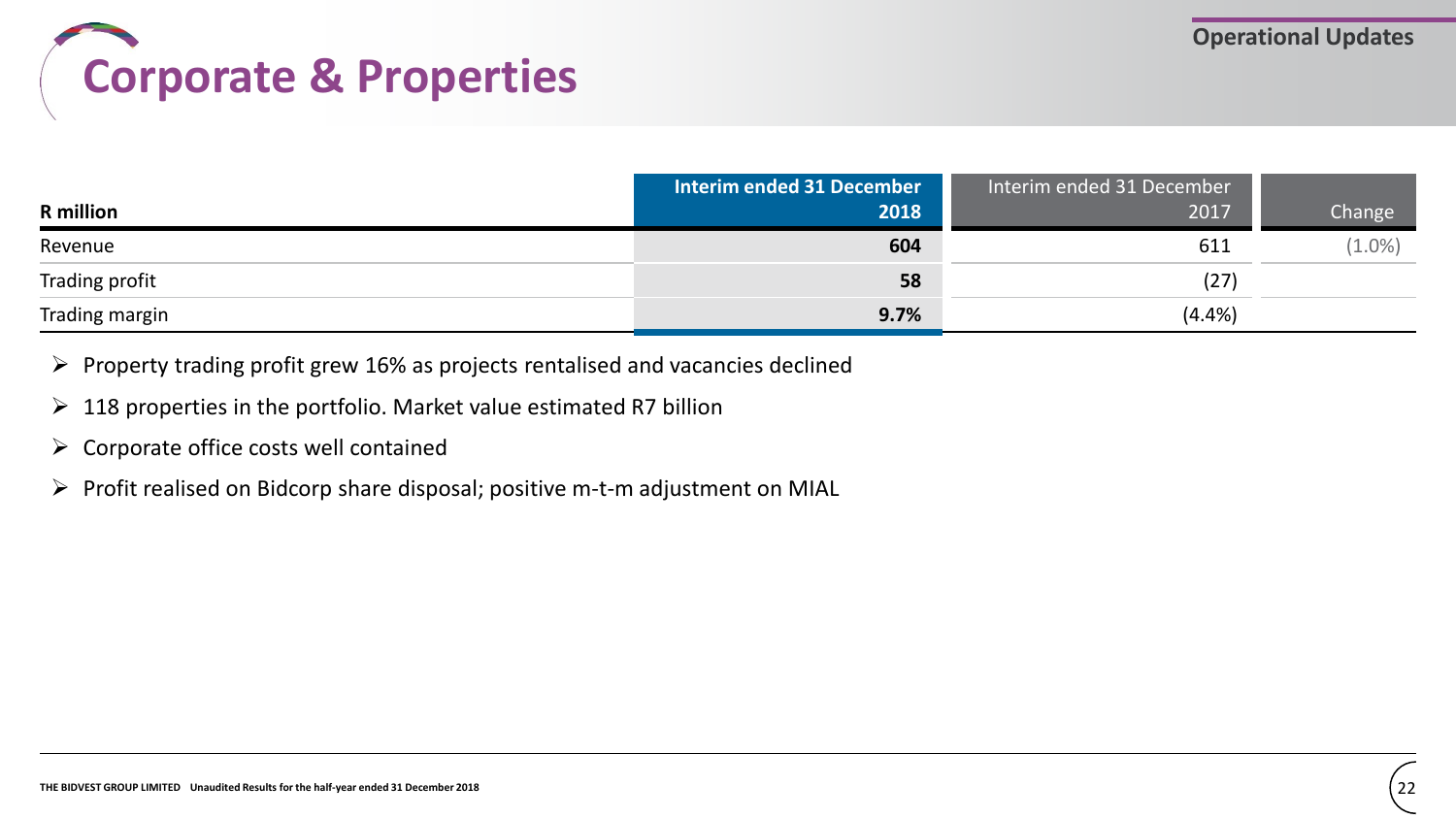# **Namibia | CEO: Sebby Kankondi**

|                        | <b>Interim ended 31 December</b> | Interim ended 31 December |           |
|------------------------|----------------------------------|---------------------------|-----------|
| <b>R</b> million       | 2018                             | 2017                      | Change    |
| Revenue                | 1893                             | 2 0 4 0                   | $(7.2\%)$ |
| Trading profit         | 27                               | 8                         | 258.7%    |
| Trading margin         | 1.4%                             | 0.4%                      |           |
| <b>EBITDA</b>          | 47                               | 46                        | 0.5%      |
| Average Funds Employed | 1028                             | 1612                      | (36.2%)   |
| <b>ROFE</b>            | 6.2%                             | 1.3%                      |           |

- $\triangleright$  Mixed results from continuing operations off low base
- ➢ Freight and Logistics benefitted from Oil & Gas projects. Automotive and Food & Distribution reported losses. Commercial & Industrial Products and Services negatively affected by recession
- ➢ Healthy cash generated from operations. Net tangible NAV 685 cents
- ➢ Bidvest Namibia under cautionary: take-over offer made by Bidvest. This is being considered by independent board committee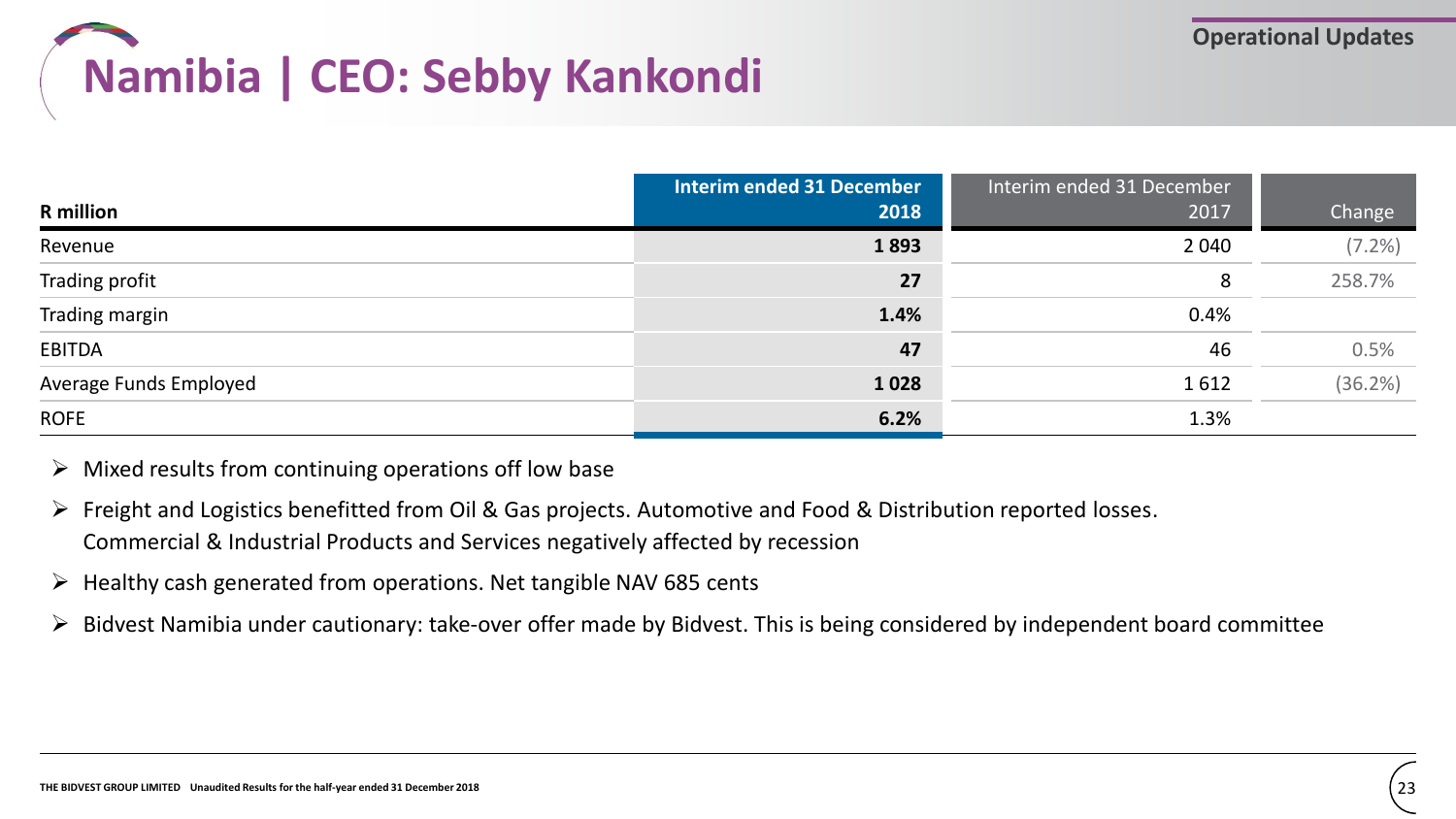

### **Lindsay Ralphs** CE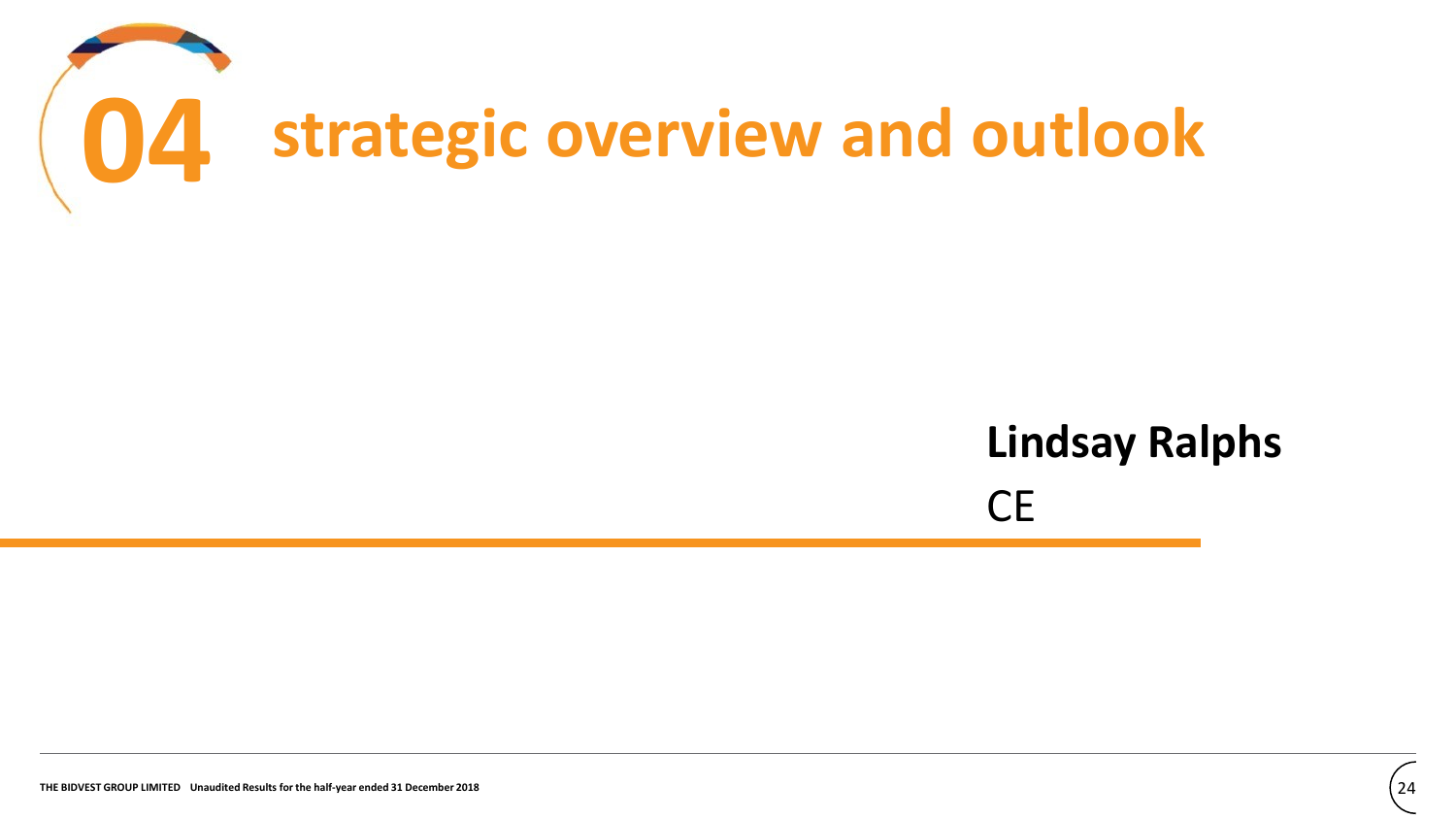## **strategic overview and outlook**

| <b>Operational</b><br>outlook                | $\triangleright$ Expect lacklustre economic growth, industrial activity and consumer spend until national elections<br>$\triangleright$ Need to initiate infrastructural and development programmes to kick-start the economy<br>$\triangleright$ Pockets of opportunities and activity exist. Bidvest will capitalise on these<br>$\triangleright$ Acutely aware of our responsibility towards all stakeholders |
|----------------------------------------------|------------------------------------------------------------------------------------------------------------------------------------------------------------------------------------------------------------------------------------------------------------------------------------------------------------------------------------------------------------------------------------------------------------------|
| <b>Maximise diverse</b><br>portfolio         | $\triangleright$ Seven core, well managed divisions with core competencies and drivers firmly intact<br>$\triangleright$ Cash generative<br>$\triangleright$ Continuously broadening and innovating our product and service offering                                                                                                                                                                             |
| <b>Maintain strong</b><br>financial position | $\triangleright$ Excellent asset management. Debtors book clean and stock well managed<br>$\triangleright$ Low levels of debt (1.1x EBITDA) allows for significant headroom<br>> Monetise non-core assets in a responsible manner. Progress being made                                                                                                                                                           |
| Allocate capital<br>to growth                | $\triangleright$ Local acquisitions will continue<br>$\triangleright$ Bolt-on acquisitions to continue. Closed Aquazania acquisition post interim end. More to come<br>$\triangleright$ Continuously evaluate niche international acquisitions in services and distribution of everyday-essential products<br>$\triangleright$ Invest in annuity-type projects in SA                                             |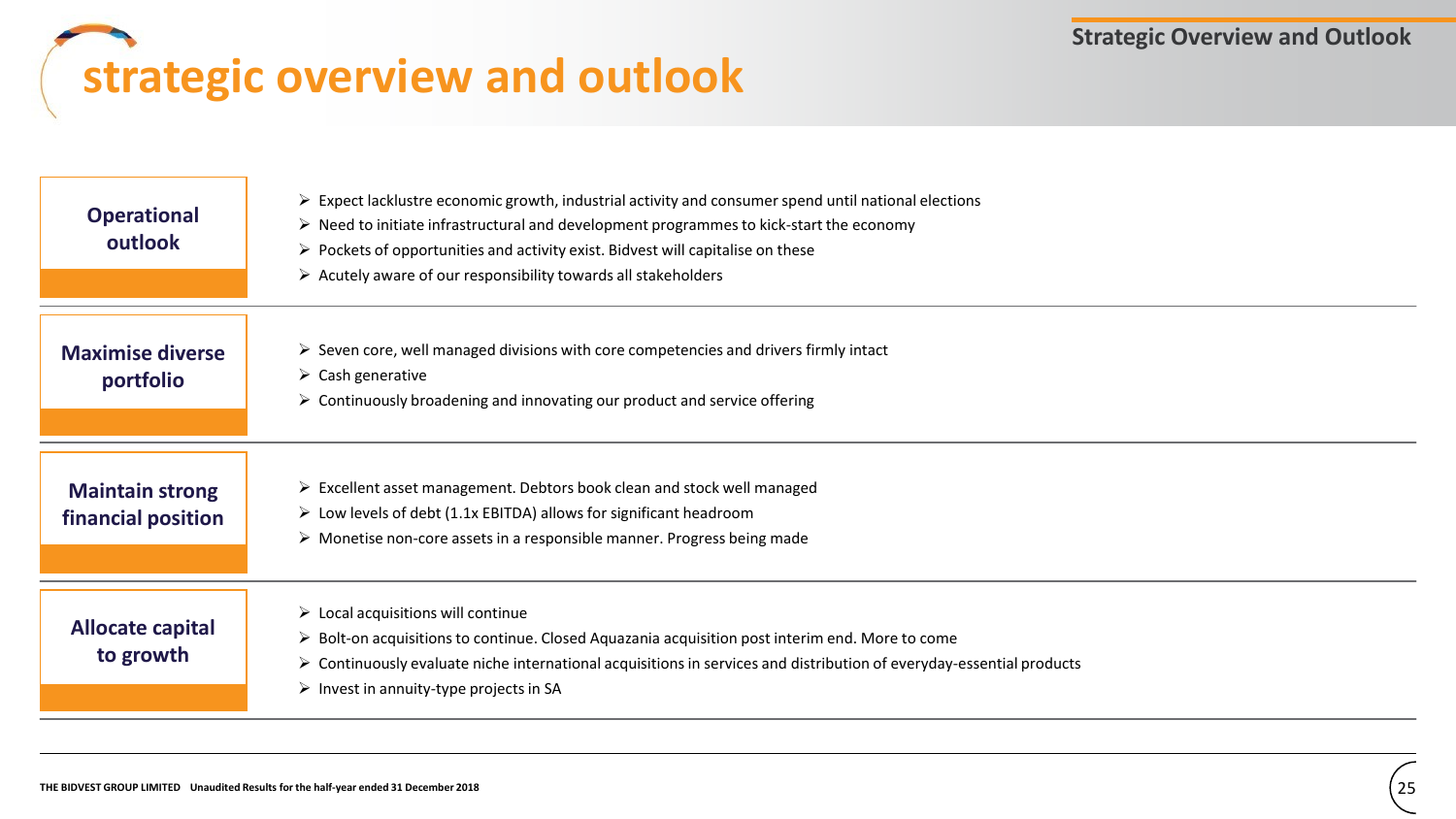# **succession – another homegrown story**

#### $\triangleright$  Succession planning, key part of good corporate governance

- › Unbundling of Bidvest
- ➢ Mpumi Madisa appointed CE-designate
	- › Period to ensure smooth transition

#### ➢ Mpumi CV

- › 12 years with Bidvest Group
- › Executive director since May 2013
- › Non-executive director at Adcock and BLSA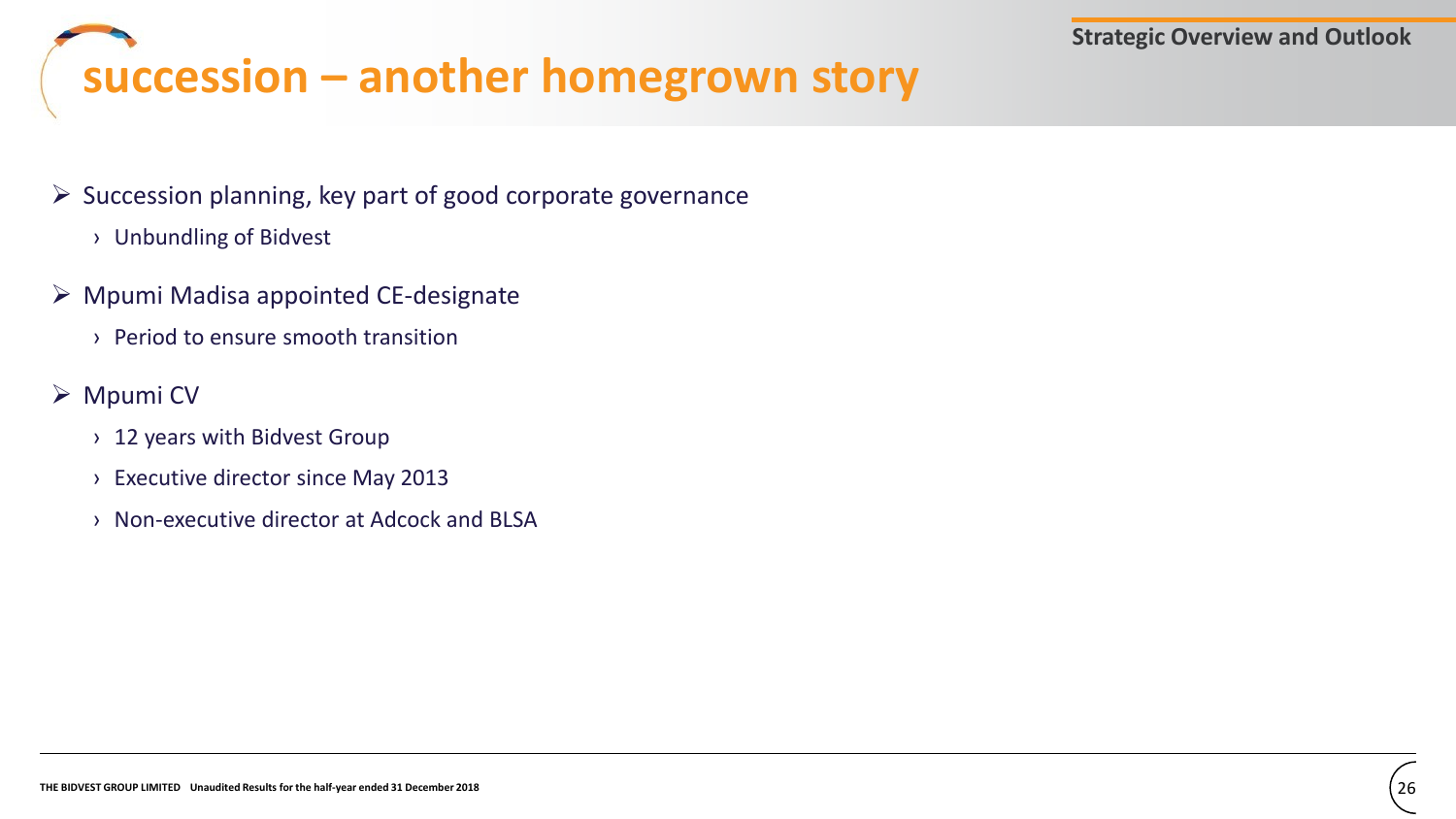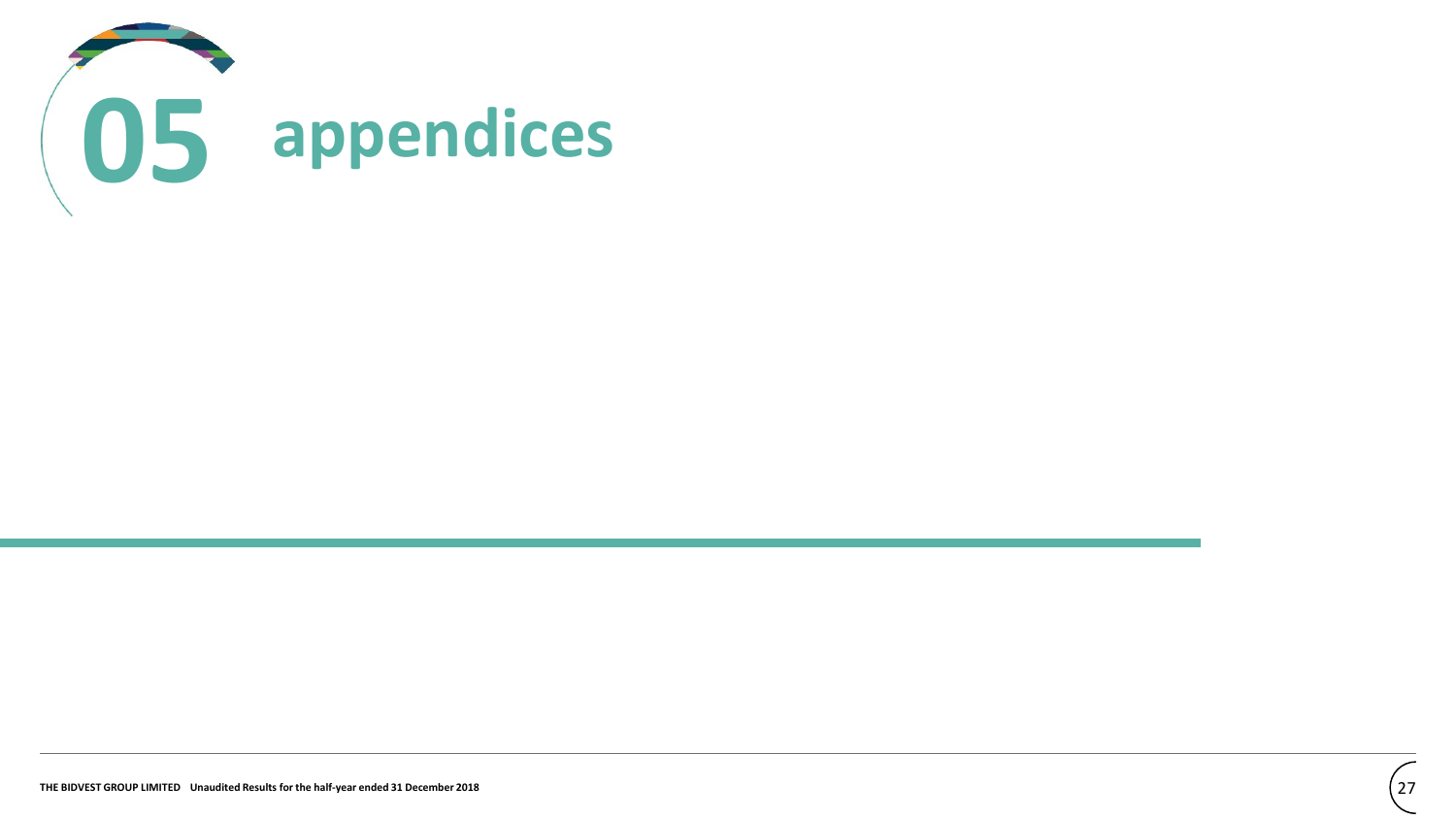

- $\triangleright$  FM Services performed well, improving the trading margin slightly. Facilities Management and Steiner performed strongly on the back of contract wins. Prestige lost some contracts but recently secured a few sizeable contracts
- ➢ Security & Aviation Services delivered a good result with superior growth in the higher margin businesses. A strategic focus on specialised security businesses are yielding benefit. ClickOn acquisition an example of this. BidAir delivered an outstanding result
- $\triangleright$  Travel Services reported a decline in trading profit. Customers are downtrading and contracts were lost. Rennies Travel, Travel Connections and Cruises International performed well. A technology overhaul is ongoing to lower the cost of doing business
- ➢ Allied Services delivered a strong result with growth across all the businesses
- ➢ Noonan delivered a strong result in underlying currency, particularly in Ireland. UK security activities somewhat slower. New contract wins to date are positive

- ➢ Aquazania acquisition effect February 2019
- ➢ Margin management will remain key focus area
- $\triangleright$  Acquisitions are being explored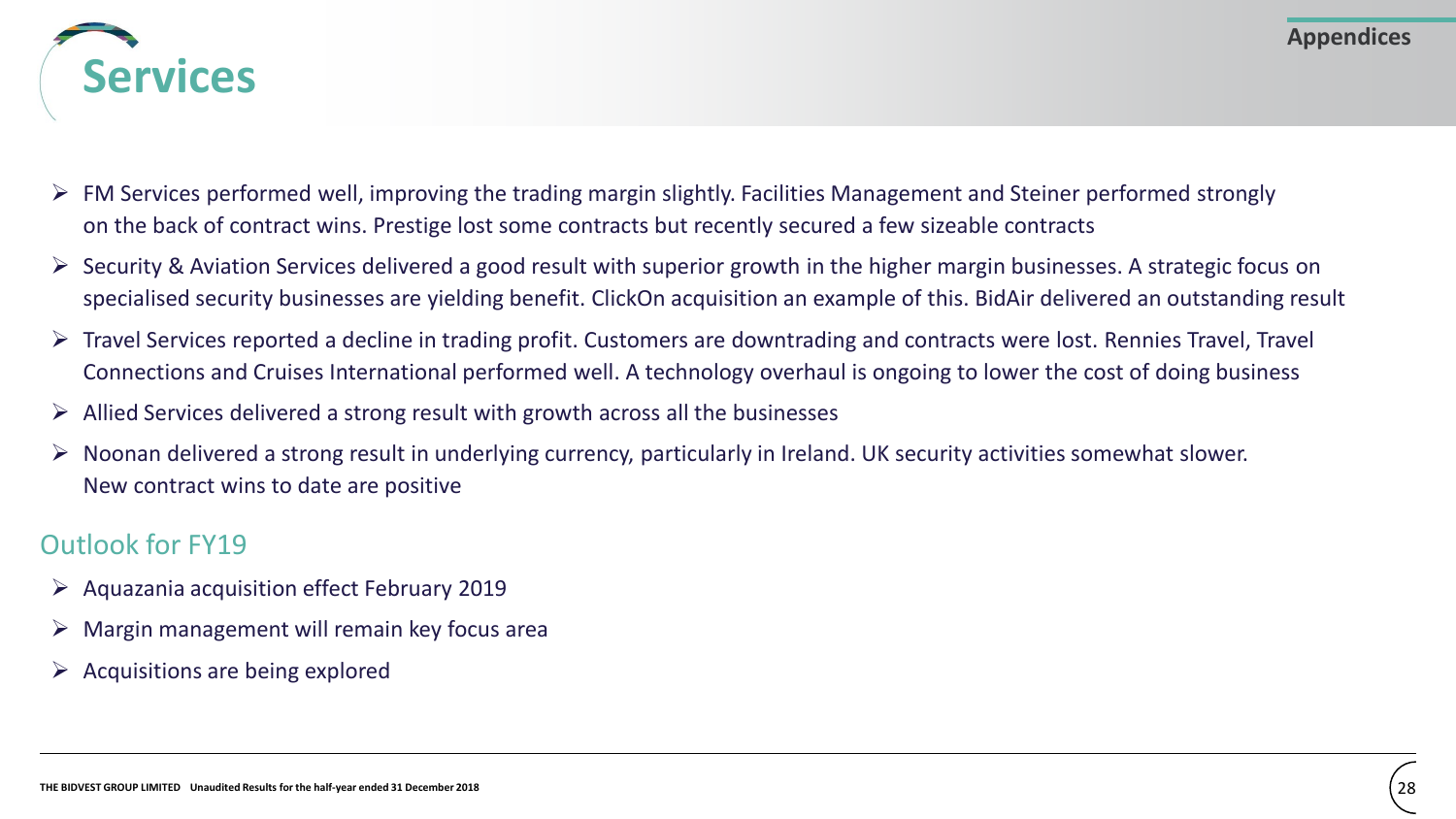

- $\triangleright$  SABT experienced buoyant volumes for four out of six months
- ➢ All BTT's new multi-purpose tanks operational. Slow industrial activity reflected in lower chemical volumes
- $\triangleright$  BPL experienced slowdown in warehousing and road freight; international logistics performed well on new business
- $\triangleright$  BC handled 7% higher volumes, mainly chrome and manganese, despite only 2 out of 3 berths available
- $\triangleright$  BPO benefitted from strong fertilizer and other commodity volumes
- $\triangleright$  BSACD negatively impacted by lower imports
- $\triangleright$  Ontime is experiencing some growth

- $\triangleright$  Wheat export volumes have started to improve
- $\triangleright$  Maize export programme delayed due to late planting season
- $\triangleright$  LPG project remains on track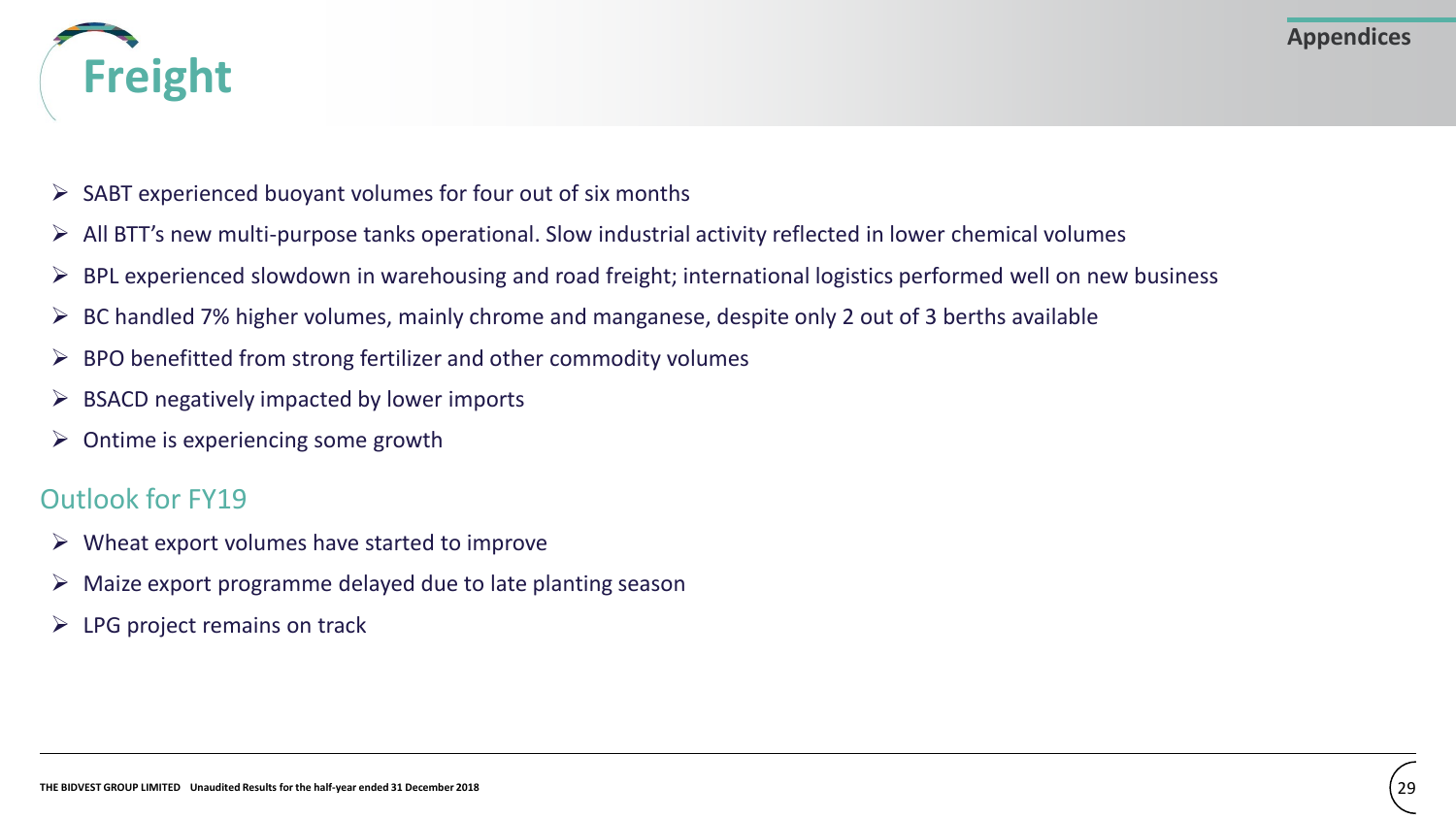## **Commercial Products**

- $\triangleright$  Difficult trading conditions in Industrial environment
- ➢ Despite little consumer confidence, HOLB and Interbrand capitalised on strong brand equity and well-positioned price points
- $\triangleright$  Yamaha's 1<sup>st</sup> retail outlet began trading. 2<sup>nd</sup> one to open in H2
- ➢ Pricing pressure experienced in Afcom, Buffalo Tapes, Vulcan and Renttech on top of weak demand
- $\triangleright$  Plumblink to open 100<sup>th</sup> store in H2
- ➢ Increased costs in Plumblink and Academy Brushware to accommodate future growth
- $\triangleright$  Increase manufacturing capacity in G Fox yielded benefit

- $\triangleright$  Product focus and margin management remain key focus areas
- $\triangleright$  Depressed manufacturing and industrial activity likely to continue in H2
- ➢ Consumer businesses rebased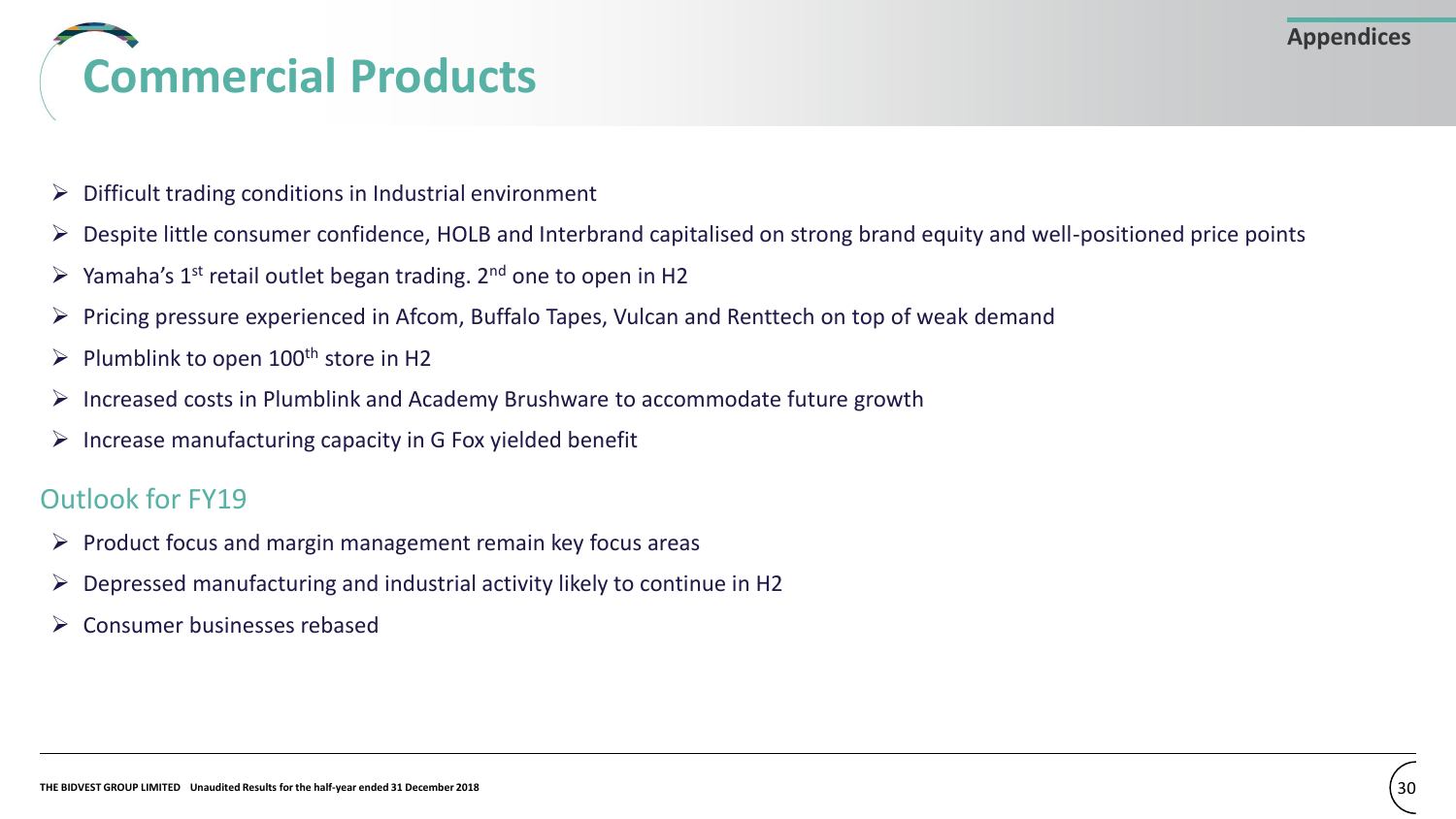

- $\triangleright$  Konica Minolta retained approved supplier status under Treasury's new RT3 contract. New management recalibrating the business model
- $\triangleright$  Lithotech grew revenue and profit
- $\triangleright$  Data and packaging delivered acceptable results by securing several new contracts and growth from existing customers
- $\triangleright$  Waltons arrested revenue decline with benefits materialising from prior restructuring efforts
- $\triangleright$  Silveray and Kolok delivered good results
- $\triangleright$  Cecil Nurse had a slow start

- $\triangleright$  H2 traditionally slower than H1
- ➢ Bedding down RT3 contract a key focus area. Considerable pressure on margins expected from new requirements
- $\triangleright$  Branded product across the portfolio expected to remain in demand
- $\triangleright$  Tight control on costs and assets will remain a priority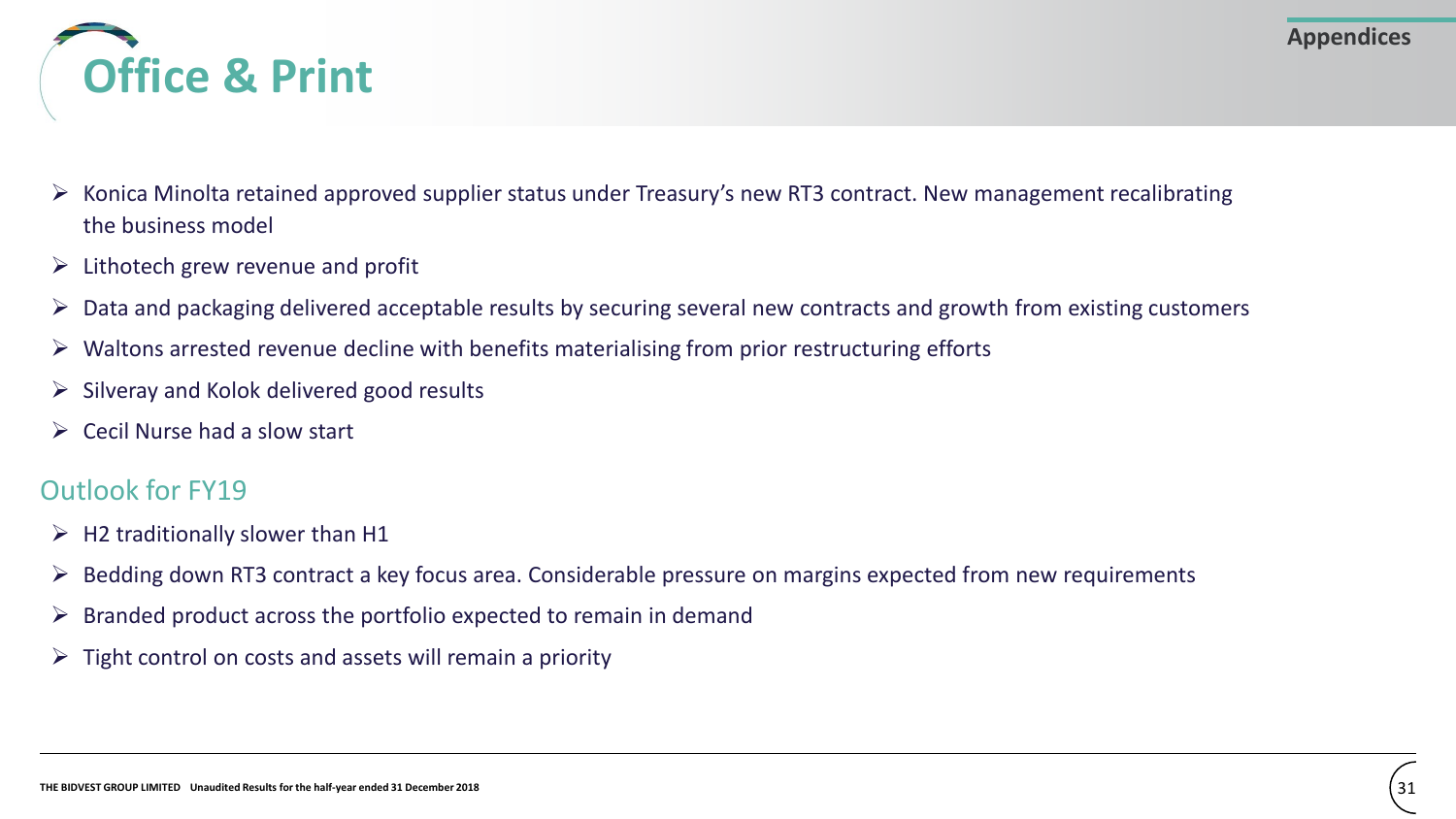

- ➢ Bidvest Bank profit +8%. FML profit down; Personal & Business Banking growth strategy implemented; FX volumes under pressure; strong merchant volumes
- $\triangleright$  Bidvest Bank lease assets down 2%; advances growing more than deposits
- $\triangleright$  Bidvest Insurance grew underwriting but experienced poor claim ratios in the commercial book
- $\triangleright$  FMI's sales continue to grow but put new business strain on the income statement
- $\triangleright$  Investment portfolio's recorded negative equity returns
- $\triangleright$  Other businesses performed reasonably

- $\triangleright$  Secured new FML contracts which will be onboarded in H2
- $\triangleright$  Investment portfolio at the mercy of equity markets
- $\triangleright$  Expect a better H2 performance from FMI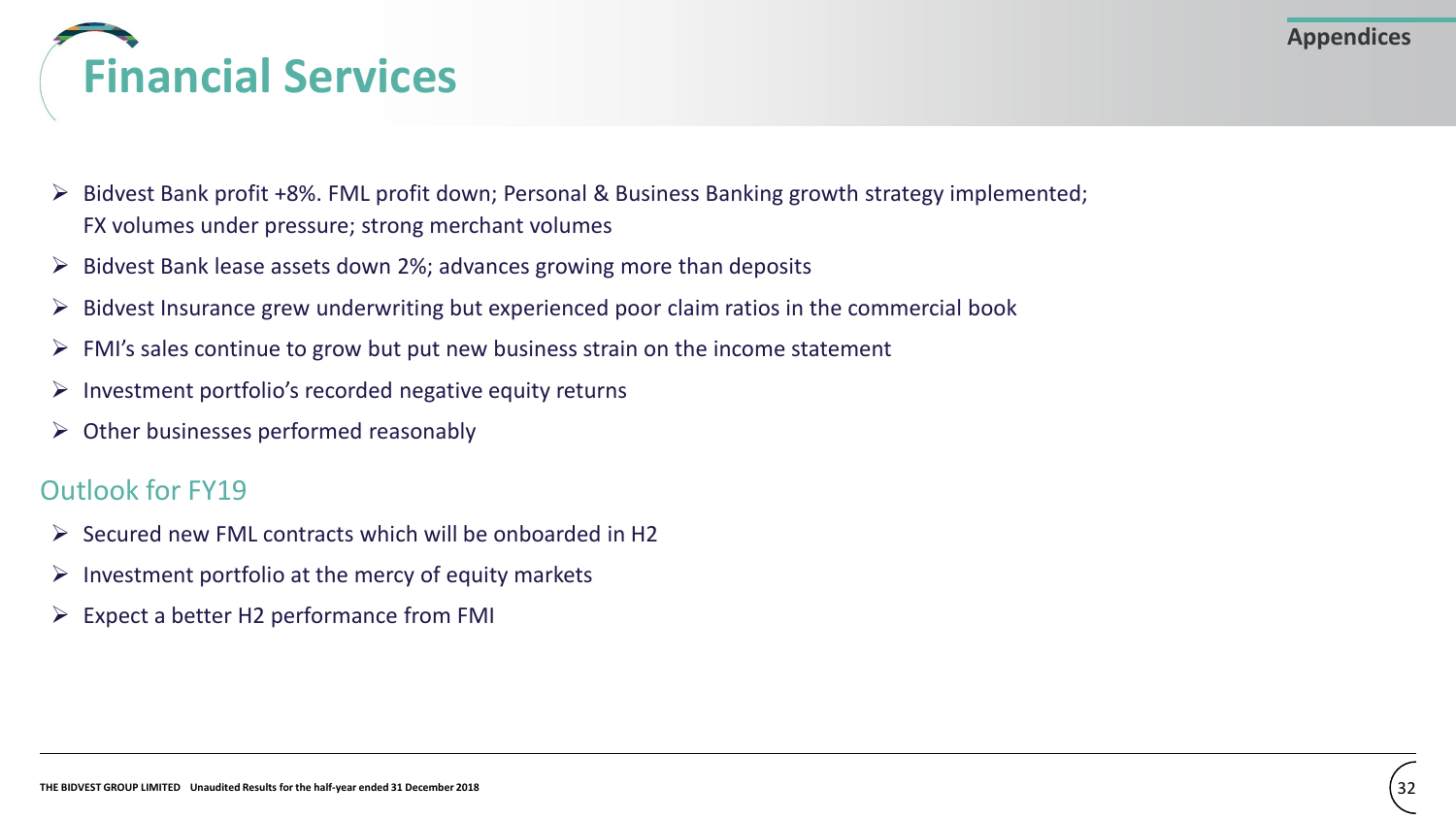

- $\triangleright$  McCarthy grew new vehicle market share slightly to 8%. Volume brands performing well. Luxury volumes declined further
- $\triangleright$  4% increase in used car unit sales but at lower average price points
- $\triangleright$  Service revenue broadly flat but parts revenue down
- $\triangleright$  Bidvest Car Rental rate per day +6%, rental days -5% and better fleet utilisation

- $\triangleright$  New vehicle sales expected to contract further in 2019
- $\triangleright$  Management focus on lowering the cost and asset base
- $\triangleright$  Bidvest Car Rental systems to stabilise

**Appendices**